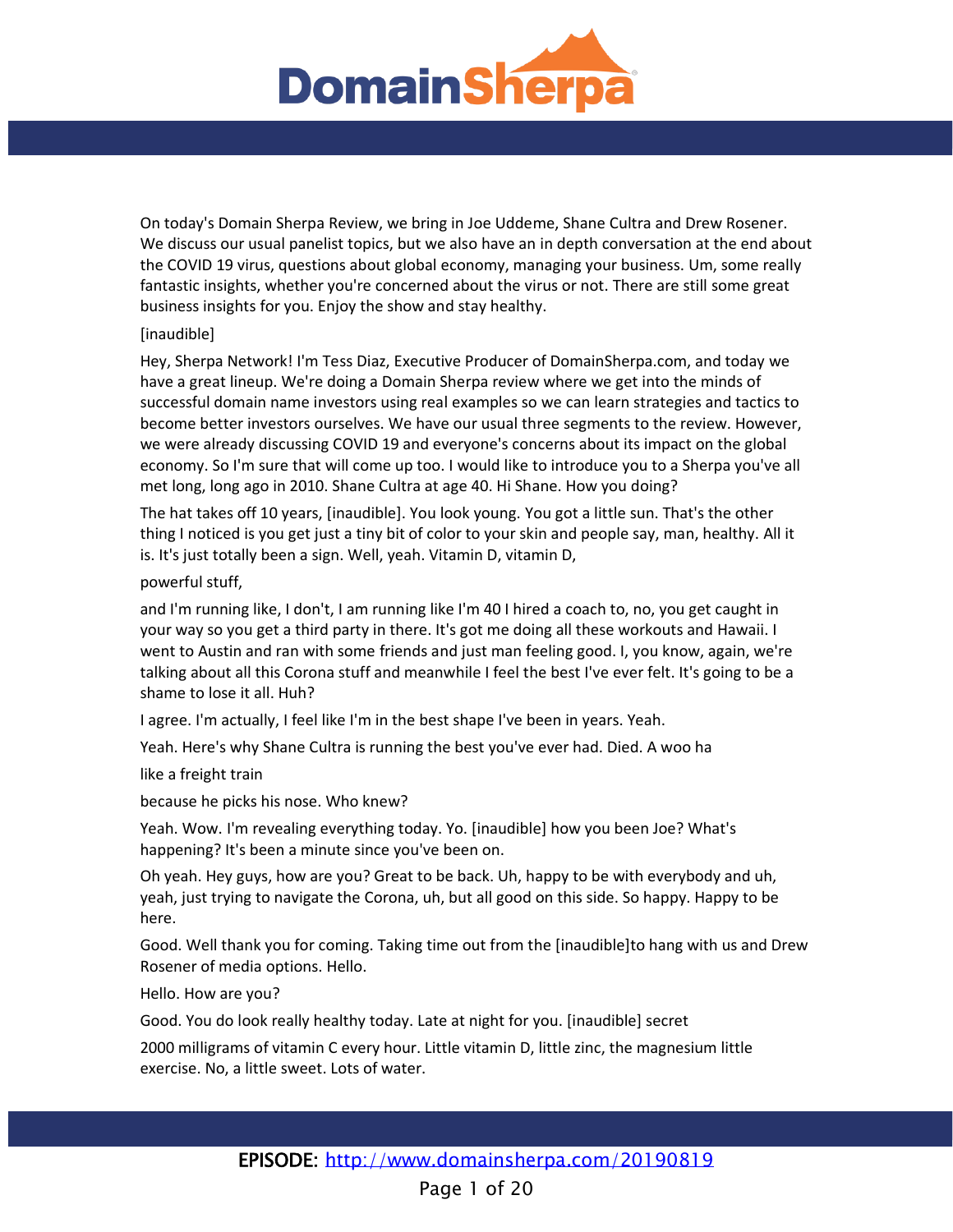

And then drew holds out that he's about 10 steps away from the most beautiful spa inside his home on our, or whatever you call it.

Yeah, we're done. I'm putting it in I just 45 minutes. You're in that in the steam room or in the infrared. A full spectrum sauna. Uh, you know, you listed all the evil spirits out in all the evil spirits out

live and good. Well, Sherpas. Welcome. So let's do this first segment of the review. What's new sherbets where the Sherpa's share one purchase or sale? They've made over the last few weeks and we get to learn what they paid or received for the domain, why they thought it was a good deal and how the negotiations progressed. So member no price, no hints, no nothing. Joe, you are up first. Okay.

Let's say by request that came in for a client. The domain is all hands.com a L L H a N D s.com.

I like it. That's a good one.

[inaudible] I like it for me. You go first. Okay. Um, so I, I love the name all hands.com is great. Hey, uh, like all hands on deck. Mmm. Uh, I would actually, the first thing that personally came to mind is that it would sell to on deck. Mmm. Well, I don't know if it did or not. We used to work with them back in the day, but um, uh, all hanes.com I'm going to say, you know, it's one of those names. It probably punches above its weight. I think it's [inaudible]. I'm going to say \$35,000. I would have normally said, you know, 10 to 15, maybe 20. Uh, but I, but I, I, I think it's, you know, it's one of those days, it's like you going to go in there and either the owner knows it's a really cool name, it can punch above its weight and, and it's one of those rare sort of phrase names, I think good in the right, you know, it's the right buyer at the right time could be worth 75 a hundred grand. Um, but I think to the average person, you're going to all hanes.com podcast 1520 grand max. Mmm. You know, sort of in that bucket of 10 to 25 hours. Sorry for those types of things. Uh, but I, I like this one, so I'm going to, I'm going to say 30.

Okay. Shane, even though you have 10 years less experience than last week because in 2010 could you give us any pricing evaluation?

All right. I agree with drew, but I do think they came to Joe because Joe could come in there and work a deal. That's why they hired him. So I think that I think that he got a better price because that's his job is to get his clients a good price. So I'm going to say I don't, I mean I, I don't know there, I dunno who it was or anything, but I, I'd say 12 five cause the person on the other side, I think it's a great name, but I don't think it's a guy. I don't think he's getting pinged every day to get it purchased. So I'm just, I'm going to say 12, five. That's what came to mind right off mine. Top of my head.

Okay. All right. All right. Joe, take us through it.

All right. So the buyer came to me looking for this specific domain. There were a couple of other alternatives that they were considering, but at the end of the day, this was the first target. Uh, they seller, uh, owned the name for quite some time. Uh, they have an old website attached to it. They weren't really doing much with it, uh, but really they were looking for a number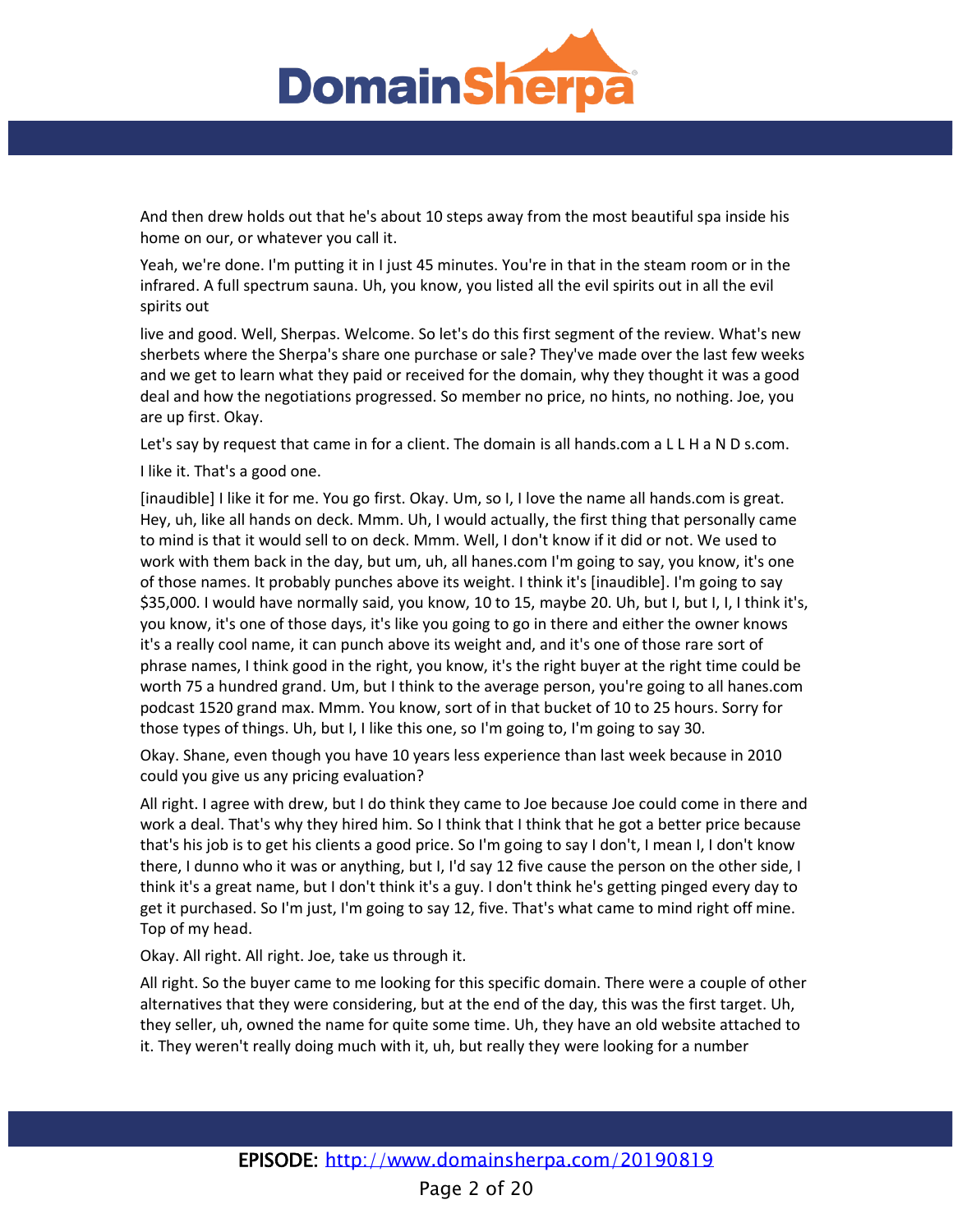

somewhere in the higher five figures. Ultimately between negotiations back and forth, we settled on a price of \$32,000 as job drew.

## Wow.

So that was good. I mean, I think honestly, I think you'd get a great job for the client. I think that that's, yeah, like I said, I mean, you know, if you catch somebody sleeping, I could see you pick it on that note, that name up for 10 1520 grand. But, uh, I really do think that that's a 50 to \$75,000 name. So I think at 32 grand they got a great deal. I really do. Yeah. The buyer was very happy at the end of the day. So really that was what we were after and really the seller was comfortable too. So I think it was a win win. Yup.

## Very nice.

Yeah. I mean it makes it, the circumstances make all the difference in the world, you know, whether it's a new site, old site, but if somebody is actually doing commerce on it, that changes everything. Yeah. The fact that they have a working email that they use for school, email may, yeah. \$2,000 to a price cause they're like, Oh man, I don't, I use that eight 75 class. Yeah. Yeah. I don't want to go through all that changes. So there's just so many little details that can add quite a bit of price to it. So that's good. Good, good for both sides it sounds like.

So tell me something, Joe. Um, you said they had a few names and this is how you like to see a start up approach a broker with a few names in mind. Um, and I'm sure you gave them some guidance back and forth on the pricing within, did they, did you reach out on all the names? Um, or did they want you to just reach out on all hands first, see if they were reasonable and then if they had a plan

B in place? A great question. So ultimately there were about six domain names that they wanted me to do some research on, see who owned them, see if there was any history to them. And you know, the, the process that we go through as brokers. Um, so I'd say there were a target of six names. Um, we did reach out on all six of those names. Three of those names were not going to be attainable price wise for the client. So then we had to, but ultimately all hands was the first selection. So it just worked out in the favor of.

Okay. And any, Oh, I got an echo from somebody. Any advice on um,

for startups in general or for brokers working with startups on how to guide them? Yeah, I think the key is to make sure that, you know, trademarks are always an important component of a, of a domain search at least. You know, one thing that I see on a regular basis are clients that come to me and they just don't know where to begin. But I would always educate them and tell them to start with the trademark search, make sure they're not going to, you know, have any issues down the road with that. And then we can kind of base it off of budgetary guy in lines, specific targeted assets or you know, maybe there's a list of domains that we can provide to the client as good, suitable alternative.

Good job. Do you guys hear that?

Yeah, I don't know what that is. Let me see.

Fancy microphone chain.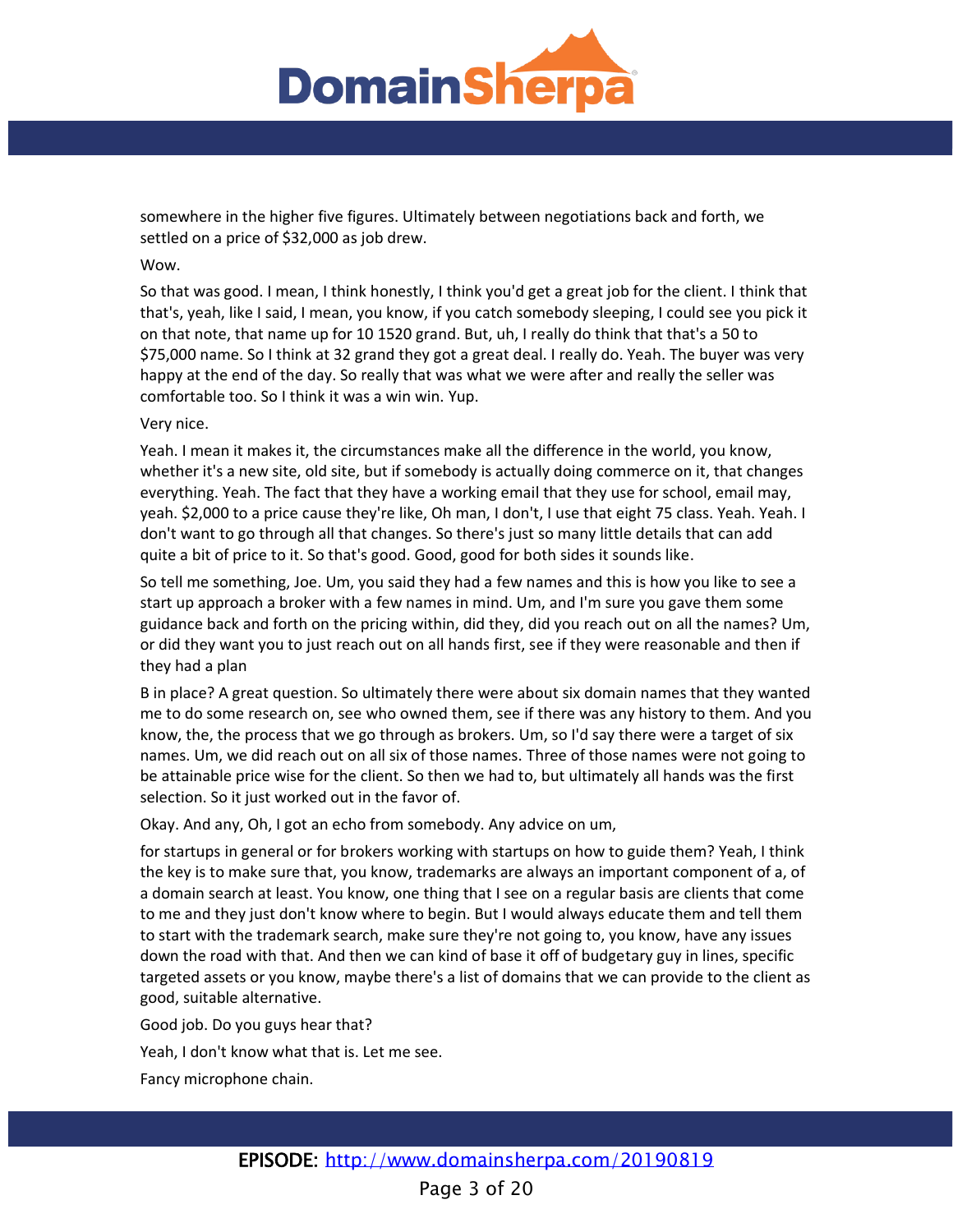

I'm going to unplug it and see what happens.

Okay. I'm not cutting it yet. So being in there, Shane, you got a new domain sale to tell us about.

Well I had, I put it on Twitter, so if you guys know it then I'll go to a different one. But I had a, I had one last week, my BS M Y B E. S.

I sat on tour this morning, but I need, can we all take a moment to see Shane's username right now? Corona Cultura Oh, I like that. Okay. My B's dot com.

Yeah, I did not see that. My Twitter feed has been completely inundated in the completely saturated with nothing but a COVID 19 coronavirus news. Uh, but I loved the maids with the bees in it. We sold B, b.com B E. dot. Com. Uh, couple, three years ago. What a name. I'll tell you what, man, my perception of time is doesn't exist anymore. Like I said something to my wife and I was like, well, that was like, you know, three, four months ago. She was like, that was like a week ago, and I was like, no, no, that's not possible. Yeah. That was a, you know, eight days ago. Yeah. The great part is, it's like, it seems like three months ago is three years and things were nine years ago. Seemed

like 25 yeah. There's, that's the thing. It goes both ways, which is, I don't understand. It really would make sense to me if it was like, well, you know, the timelines are long dated or timelines of shrunk, but it goes both ways. Yeah. It just, it splits about four years.

And even though that's true, I'm like, gee, this is an awkward thing to say on a show about your expertise in today's market. But actually I think there's so many deals that the three of you see that it's almost like this fluid river of information and numbers coming down from the matrix.

It really is. I swear to God that is, I feel like my job is watching the matrix. I just watched the matrix. I mean, what's that guys? I'll write everything down. Yeah. I talked to too many people too. I can't remember who told me what. Like they'll say, where did you hear that? And like, ah, I can't even, I will not. I'll, I'm not even sure I was supposed to say that. So now I just, yeah, there's too many people. I just, I always have to say, you know, whether it's be disgust or not, I literally just have to like a sign as I'm talking what I need to keep in and what inside voices, outside voices. As Christa Taylor told me, what does that mean? You stop voices outside, but what does that mean? She said there's some things that you think that need to stay in your head and there's some things that you can say and you, and you really need to figure out which ones are which because you're mixing those up. Well, I'm, I'm highly, I'm highly confused about which one should stay until, yeah, well that I was two, so it was after a night of drinking. She told me to maybe concentrate on that a little more.

I'm calling Krista as soon as this is over.

I honestly think about that all the time. I'm thinking before I say something, I think is that w does any benefit come of what I'm about to say, whether it's a good story. So let me give you my counter argument to why I've sort of justified the unfiltered thing in my head. Yeah. That I believe it creates is just filter of people. So, but people get offended by the things that I probably should have checked in, but said out loud, I don't need them in my life. And that's a really good way. But sometimes, sometimes there's things I say that aren't very [inaudible] kind. Like again,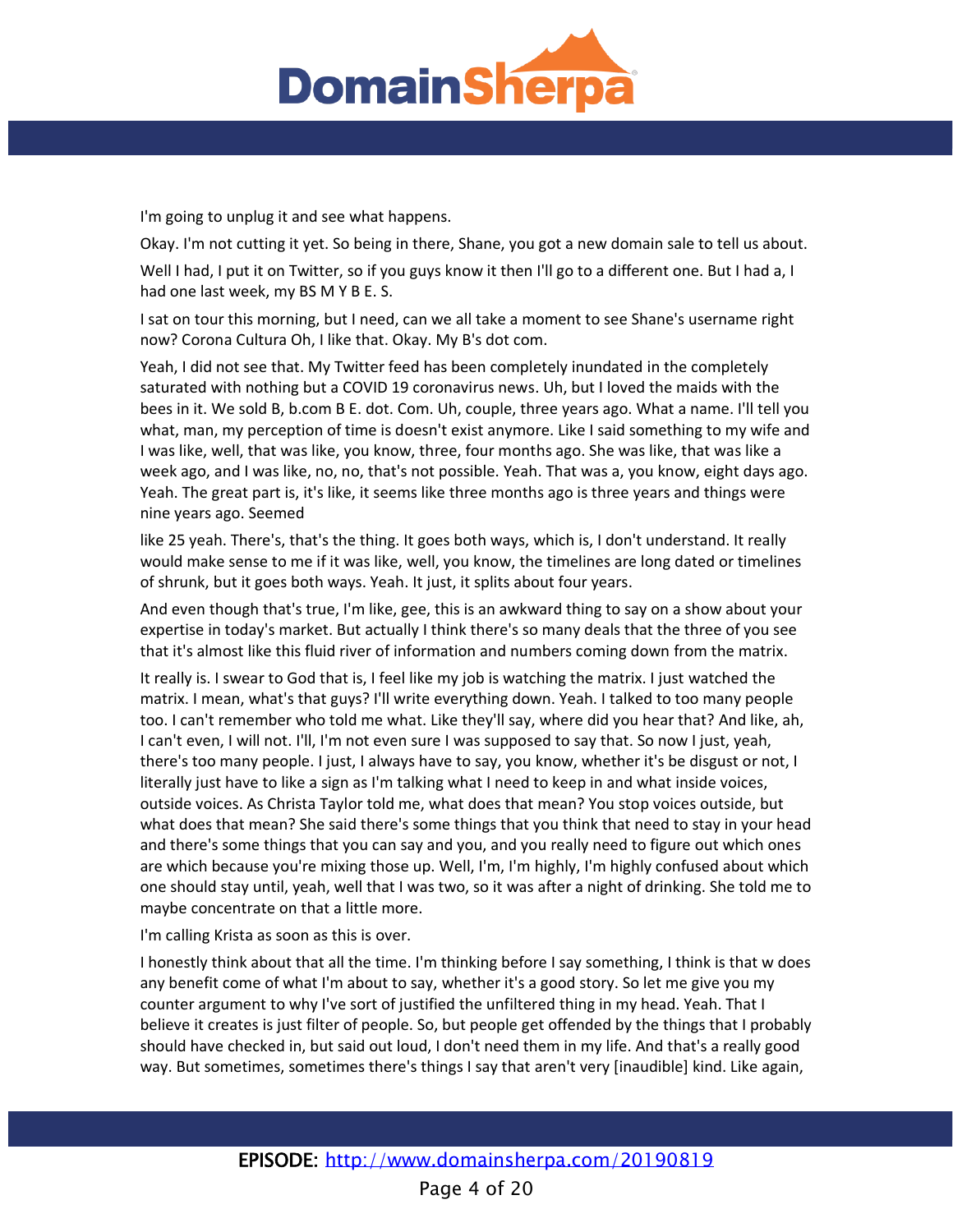

it just doesn't need to be say like when I'm thinking, yeah, when it's about somebody looks and I'm not gonna lie, I, that's something comes to mind. And I think, well, nothing's positive if I say that [inaudible] outside, even though my brain is thinking, yeah, that person probably could jog a couple more feet, you know?

I don't need to really say things like that. Yeah. But I would have, before I, I apologize, I can't think of what adjacent. I picked the dude on Twitter. You're pumping him every day, man. I love that. I'm following that guy and I love seeing that. You know, it's like, yeah, so few people profitable flip tomorrow. I'm really excited. Awesome. Awesome. So, so that's what I figured that out isn't criticized. There's so few people who will actually open their fricking ears and their minds and say, your right, I need to change the way I'm thinking changed the way I'm living and just do it. I mean, it just, it's so simple. Just start Julian. Right. And you so ease. That's like, that's the kind of people that need to be pumped. Like

I don't know what he's doing with domain.

Oh yeah. Yeah. He's killing it. He's killing it. He's crushing life and that's why I support him. I mean, trusting in an all boards. The only thing you want wasn't crushing on it was his health. And now he's crushing that. So that's the people that I stand behind. I'm a pump them every day. I'm a Pat them on the back every single day because I'm proud of them. I mean that's, yeah, it's awesome man.

Okay, back to my bees. My bees. Oh yeah, my bees. Let's talk about bees. Yeah,

my B's. All right. My beat while we're talking about domains, we're talking about domain community. We got to, you know, with that man up. That's it. That's a good dude right there. [inaudible] dot com mm. I dunno, my guess is it's probably going to be \$3,888 cause it's shame. But I'm going to go with double that because I really liked the names with the word BS and it's hard to find good ones. And buy bees.com is great one. Well, I mean that could be a huge, I think for beekeeper community or something like that or, or or share, you know, shared honeypot. Nothing. So, um, I'm going to say 7,500 bucks.

Okay. 7,500 Joe,

that's a good gas. Um, I was thinking a little bit lower than that. I'm gonna we'll take a stab and say 4,500 maybe as high as 5,000, but mom gonna say 4,500 bucks.

Okay. I saw who you sold it to, uh, in your tweet, but not how much I would just like for the record, same with Joe on this one. All right. How much?

8,500 Oh, I'm on point. Yeah, I just bought it. I bought it. [inaudible] I have months ago, four or five months ago on 'em GoDaddy auctions for like 2000 and then after Nick's a broker from after Nick said, Hey, I got a [inaudible] the client that I got it up to your a minimum offer. You know how you have the thing on ethnic, which I never even realized. Yeah, I have no idea what my floor is. I don't, I don't remember filling it out. But anyway, that was my floor and he said, uh, if they did the typical, that's as high as my client. I already got them as high as I could. I've done it yeah. Or three times to where I can contact you. And then I thought about it and normally I would negotiate, but I was like, you know, I just bought her for two 8,500. It's a good five month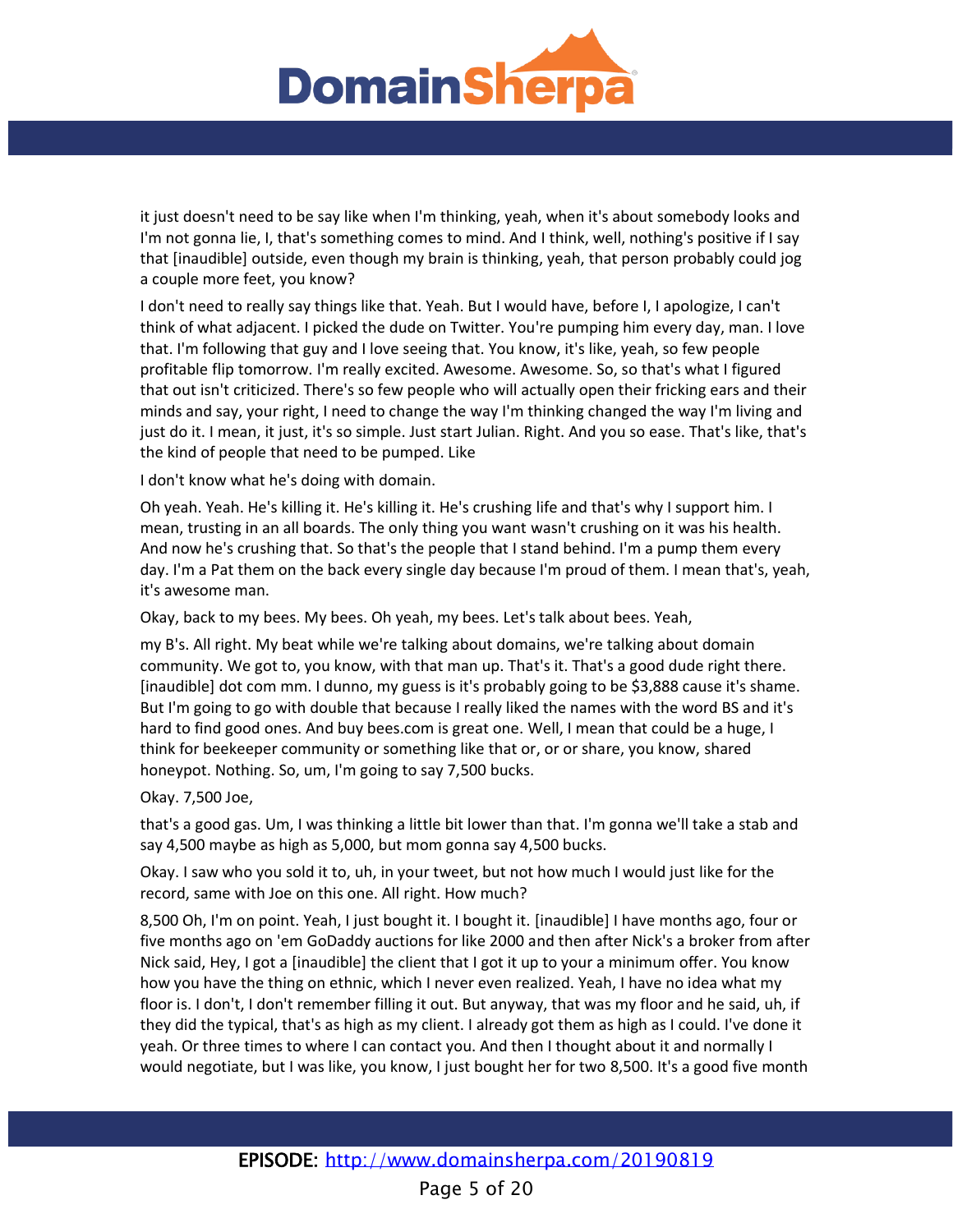

flip, uh, done. I didn't really even take it any further. I didn't, honestly, there's been so, so many domains the last couple months that a hundred dollar ad or \$1,000 ad turned them away. And I probably would have taken the first one and so far just screw it. I'm just going to take it. 8,500. It's a good one. And it, and like you said, uh, you saw on Twitter it went to a Dominican Republic beer, uh,

distributor. It's a beauty, a beauty story. Uh, my B's, I don't like social space. I, I don't, I don't know. I know,

I don't get it. What they do, but their money's green. That's right. Exactly. It was in American dollars and the beach. Okay.

Yeah, break up.

It's not, but I'm a big guy too. I've been buying BA names like crazy. I spun, I registered like 10 good hand register on bees and honey names. Um, and I bought a honey life the other day and I thought that was a great name, honey life.

Did you find that for

it was like \$400. Ooh, I like that. That's nice. Yeah, there's been been a lot of great names. Uh, I mean, and I've been buying like, and again, I don't give it away, but they're pretty much gone. But like dragon honey and orchid honey and you know, uh, adjective honey names, I think bees and honey or an important part of what we do. And of course. All right. Drew, why'd you buy your cell lately?

Alright. Uh, I'm going to go with a hyper nova.com. Hyper nova.com.

[inaudible] yourself fine. Five.

Can I ask you if you bought this for yourself or you bought this for our client? Nope. No, no. Just just for our own inventory.

Hyper. No.

Who goes first here?

Yeah, I see your chair.

Let's go mr. Eager. I think it's catching, you know, I'm, I'm really bullish on these two words. Dot com lately. I think there's a lot of value out there. Uh, whether you're an investor or you know, whatever type of name you're trying to buy, the two words are really good. Yeah. Technically it's a one word. Hyper Nova, Gabby of a supernova. Hmm. That's a good one. I liked that. So you bought it for your inventory. I'm going to say you paid \$16,500 for it. And I like, obviously supernova is his six figure plus name or people don't know hyper Nova as well, but it still doesn't man. That's the point of branding. Mmm. And hybridoma is bigger and more powerful than a supernatural.

It's hard to know if his dad physics in terms of physics hyper Novas, you know, that's where it's at. That's how you create worlds. Yeah. Well bullied. Now that you say that it's gotta be more than that. No, I will. Um, God, I don't, you know, those names, I just don't have any, any clue. I will say that you're feeling flush. So I'm going to say 18,000. I'm going to say you go a little bit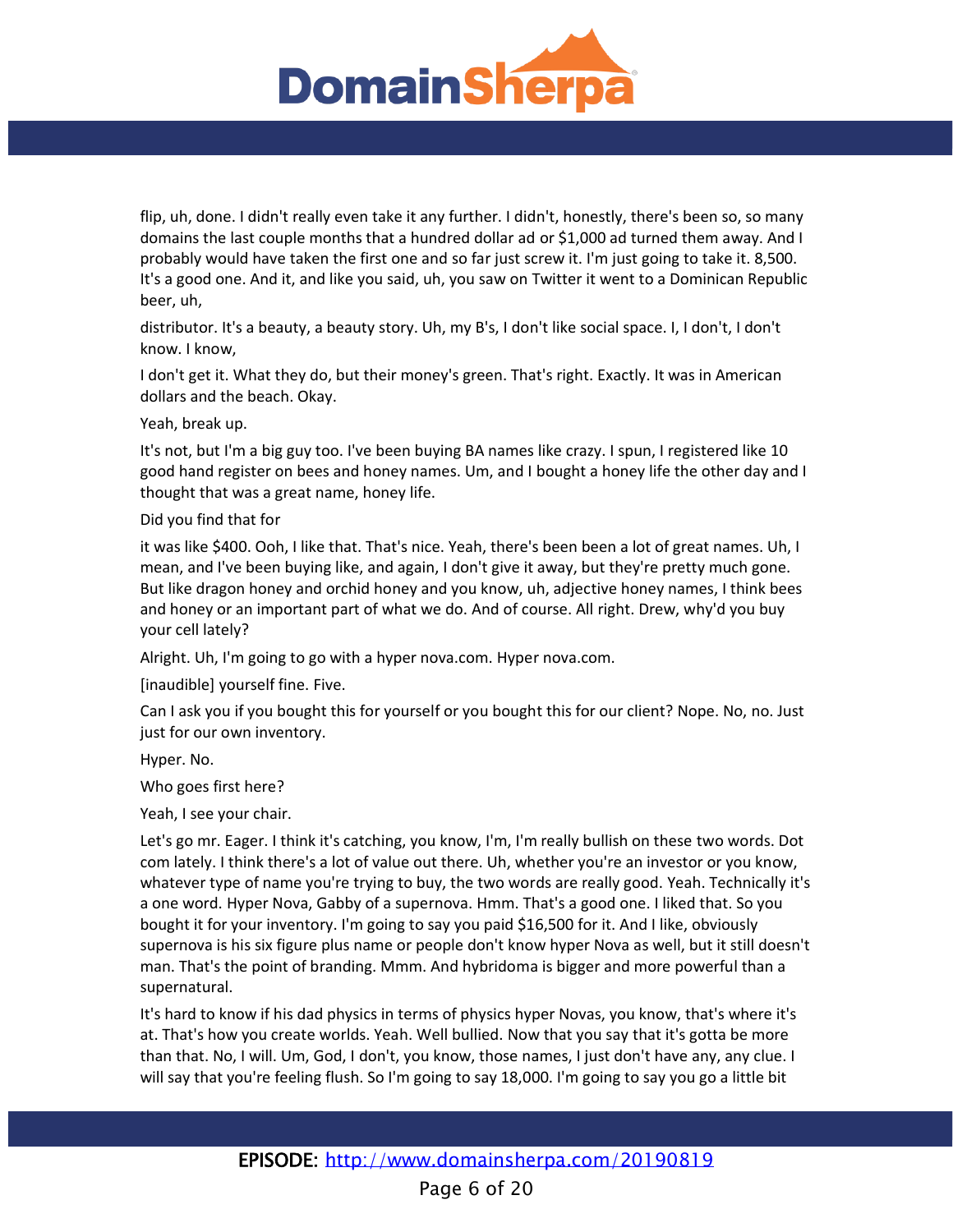

higher than that. I don't know. Right. So you bought wrong, I paid 12,000, which I thought was a steal, um, price. And um, yeah, that's pretty much all I got to say about that. But yeah, I like you. I thought that was a great name and a group prize and brought it to you, Jack. Um, Calvin, uh, yeah, exactly. Allison. Um, but just to, to, to to correct you, uh, you know, our, uh, which, which is not a bad segue into what we were talking about before the show, thinking about how does the Corona virus affect the domain industry?

But I'm not feeling flush at all at the moment. At the moment I, I'm actually trying to, uh, take a pretty conservative stance and position ourselves for, uh, you know, some turbulence. Um, but, uh, you know, I think, uh, a hyper nova.com it's 12 grand. That's, that's a, yeah, that's money in the bank. I'll take that through whatever recession. Mmm. Great name. Yeah. There's nothing wrong with keeping your powder dry as they say. Nothing wrong at all. Yeah, exactly. Exactly. That's, you know, as, as a, uh, as barren, fun Rothchild said, uh, w you know, uh, the time to buy is when there's blood in the streets. And you know, I, I as, as horrible as it sounds, it's not that a lot of boarding in the streets. So, uh, you know, I think keeping your powder dry is, is probably a pretty good strategy at the moment. Uh, but at the same time you got to, you know, this business is all about timing. So when you got an opportunity in front of you, you, you can't just say, Oh, I'm going to keep my time to drive weight, cause that that will sell. Mmm. And so it is how you make money and assets. If things go up or I'll

go down or I'll say the same, nothing happens. We need. I mean, everybody hates to hear this, but if you want to make money in assets, you have to have volatility. And I love it. I mean, I don't want anybody to get hurt. I can preface everything I say the rest of the show. I don't want anybody to die or get hurt. Yeah. Give me chaos, man. Chaos is what pays the bills. Me too, man. I love it. Stop market. I was so happy to see Apple go way down. I mean, I definitely going to be hurt, but there's a couple of things that I wanted to be in that had run a little bit that I needed it to come down to get some better, better prices. And domains may be one of them. The Chinese market,

zoom, zoom may given you an opportunity. That's your game, sir.

Points after we talked it. I've talked about it that day, but now it's right back up. I know, but that's opportunity. That's where we started this guts.

Yeah. I like bigger moves than that. Yeah. I, you know,

uh,

but I want to see, I want to see a nice 50, 60, 70% market correction. You take it, set us back 20 years. Just go all in. Go all in. Closed my eyes, walk away and you know, wake up as Warren buffet.

There's, there's plenty of opportunity right now. There's, there's no doubt about it.

Nice. All right guys. Uh, let's take a moment. We will, uh, here from our advertisers for today's show who support us in our mission to educate people in the demean industry.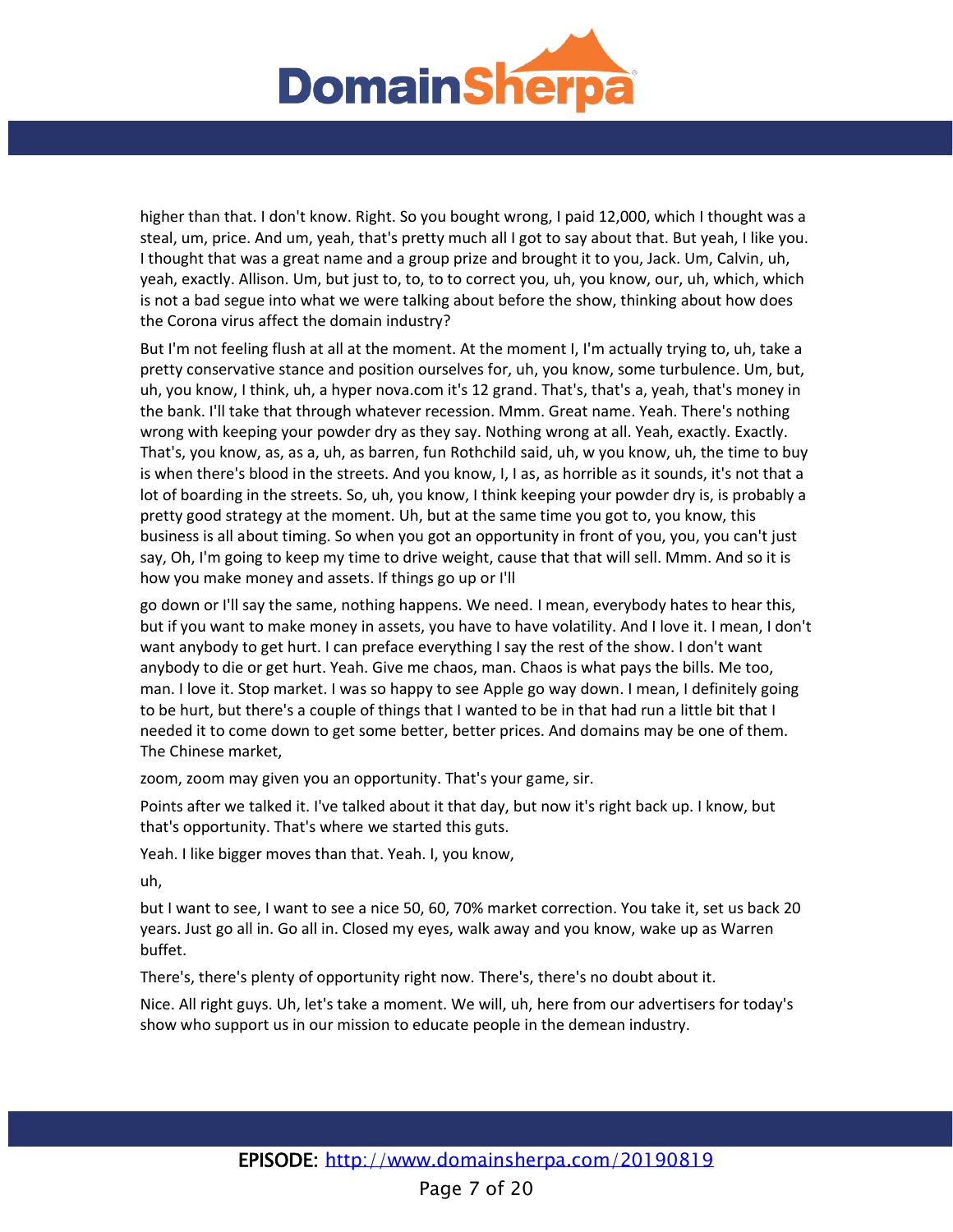

EFTY was built by domain investors to increase your inquiries, sales and profit, forget spreadsheets and archive emails, manage your entire investment portfolio in one place using a secure and completely confidential. Learn more at efty.com, that's E F T Y .com.

And now it's time for part two, the investor portfolio review. Um, so we have some domain names here and then they threw in at the end, a couple.com. Dot. AAU Justin in case, uh, you want to comment on any of them, but we're really focusing on the dotcoms themselves. Shane, you're up first. What do you think here?

There's a couple of names I really like. Um,

you know, I, I was looking through the list and the first one that caught me was bright kids. I love names that start with bright. I think it's a great naming convention for a company. Um, and I re I really like it. I think that that's a five figure sell and I, you know, I would buy that name for probably \$1,000 for him today. I mean I would absolutely buy that name. I think that's a really good educational fund. Kid's brand. That's a, that's a strong name. That's a kind of name that people are looking for. Mmm. I also wanna, you know, I'm a big LLL guy. Um, as far as a hold of value and the vest told a value or names, just like he has an S P N a those AE ending names tend to have the best resale from what I've found. I've only got about a hundred of them, but the A's and the C's at the end with strong letters before them are by far the ones that get the most traffic. And then most offers and, and sales. So I think SPNA is a strong one.

Okay. So just to clarify for everybody listening, so it's a four letter.com S P N a.com. And you're saying it's a real advantage in a four letter to end in an a like association? Um,

yeah. And see which can be corporation. Um, I do see some like reality are an eye for national. There are certain ones that are definitely better than others, but the a sell for the most at wholesale and they, they tend for me to sell better at retail and I only sell out of that hundred, three, two to four a year, but I usually get six or 8,000 for them. Um, and you can, you can get a name like [inaudible] fat probably at wholesale for 1200, \$1,300 would be my guess. Uh, take the a off and put a normal letter. It's probably only 500 to 800. Oh. So, um, I think that's a good, a good name. Uh, and then Urias was a good brand. It sounds it is officially Greek I think or as some Greek meaning, but that's just a nice looking brand. It probably wasn't that expensive.

And as a, there's a pretty good, pretty good name. Mmm. You know, and I look through, I, I tend to look at GoDaddy now people will say GoDaddy's good or bad when it come to valuating names, I just use it as a guide cause they do have a little bit of history. Um, and they have some history that we don't know about. So when I see a name I go look at GoDaddy cause I also like to see the names that they've sold from the name find portfolio and what prices, cause that's not on name, a name bio. That's only their stuff. So it's interesting to see, uh, other names that you didn't know about sold. So, uh, I went and looked at those and it's got bright kids at 6,800 SPNA at 7,600 and ureas at 2,600. Pretty much anything under 2000 go daddy. You could type in a sound you made from your armpit and it would come up 1200 but you know that you don't even look at. But you know, 6,870 600 means that it has some history that are very similar and bright kids has lots of comps. Brights have a lot of sales. Yeah. The other ones, um, I'll let the guys talk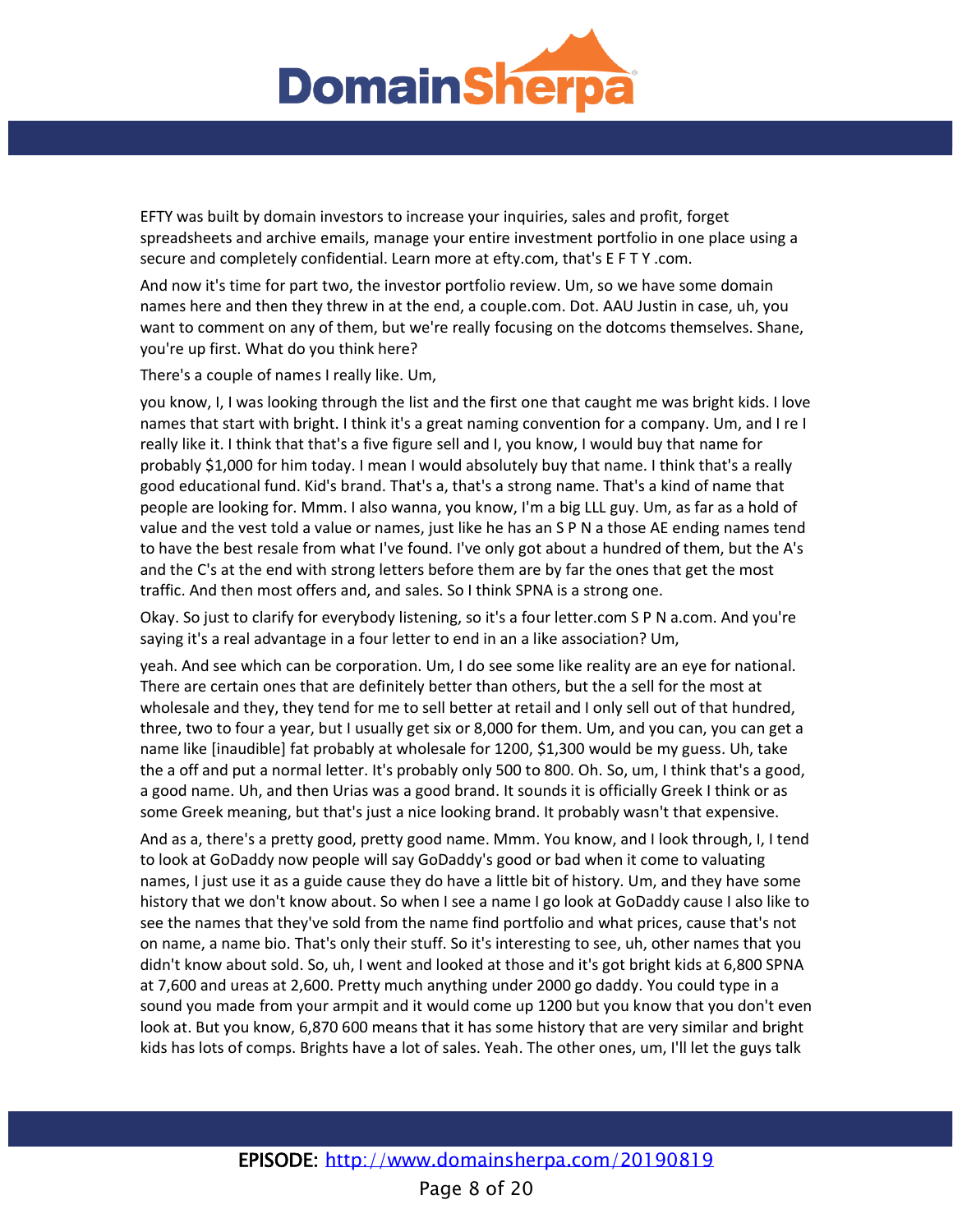

about them. I mean I think not tonight's a great name. I'm not sure commercially what it's more than a marketing name, but it's definitely something you would remember. The rest

we're hearing that often chain.

I've never heard it, but I know that I use it sometimes cause I get tired.

Hey, I'm wait back to what you said about GoDaddy, their appraisal

tool.

So, um, just to clarify, I think what you're saying is that go daddy appraisal tool, especially in that sweet spot of say domains under 15 [inaudible] are, I mean because I mean yeah,

Uber, they put 25K and over, it just says 25,000 or more. So there's nothing above 25 useful to you

or more likely an actual indicator of what youth,

yeah, so it's, it's like, uh, you can have things that have value without being exact, you know, as long as it's apples to apples, it gives you, uh, it's a tool. So when I'm looking for expired names, I'll look through how many extensions are taking [inaudible] and I'll look through GoDaddy's valuation because the names that they value higher tend to be better names, especially in that 2000 to 10,000. You can come and find errors and things that are outside the boundaries. But if you just need a guide and you need some, uh, you know, a comparables, I think it's

you. A \$10,000 range is especially helpful.

I'm hearing yes. To compare names and to get ideas and, and yes, I, I find it very awful.

Um, so you said about the name find domains. This is probably new to our audience. So when you go to go daddy's appraisal tool, they list the name, find names that they sold. Are the names that they list in there only named find names

or they're a combination of like, I don't think there's any auction prices. I think it's only named find names or through after Nick, after Nick and name. I mean I don't think it has to be the name find portfolio, but I think it's only after Nick or third party. Is that sound right guys? What's on there? I believe so. Yeah. But it's not auctioning. I know it's not auction names. Interesting. Those aren't on there, but it kind of auction sales. They don't, they're not, they're not in their corner. Okay. Interesting. Yeah. I don't, I don't believe there cause I'll go to the name. That's good because I believe that was one of my biggest arguments against their appraisal tool is that Mmm. Uh, you know, number one, I know they've got a, you know, or a heavy policy towards Joseph moving names. And then secondly is if you're including all the auctions and it's going to skew heavily towards wholesale transactions. Yeah. Um, so yeah, the only time it stinks is when I bought something from the name find portfolio five years ago. It comes up when, when you hunt for it. So I thought I got at a pretty good price on some of those names. And then when, if not that the retail person [inaudible] generally going to find that, but, but if they did there gonna see what I paid and they're going to say, you want that? And I go, well that's five years ago. It's a whole different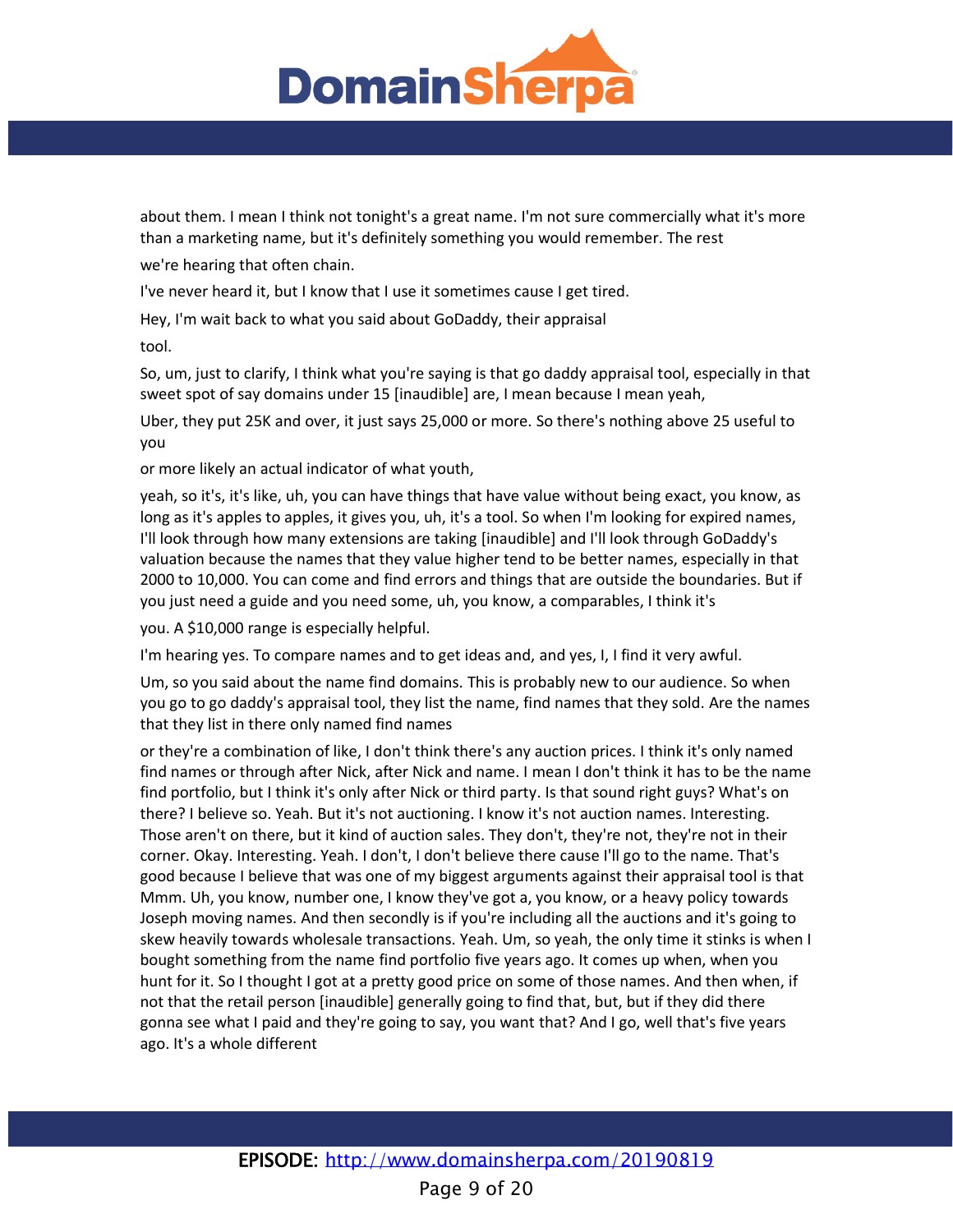

market, you know, did the typical things they say and who cares what I paid for it. Yup. All right, drew, what do you think of Ricky's list here? So, uh, alright, so first off, um, you know, I'm concerned about payless.com.edu. You know, very widely known trademark. I believe it's global. Maybe it's not in Australia. I still think, you know, nobody's got, nobody else is going to bring on that. So it's kind of a kind of a, a gray or black area in my eyes. Um, you know, [inaudible] dot com but a, you a great name for the local rental market. Mmm.

Let's see. Um, not to interrupt you, but ne bio has some great sales at [inaudible] dot com. Dot. AAU. I had no idea how many big market man. Yeah. Big marketing and Australians get domains, you know, that's why we got such a big, uh, you know, I would say an overweighted skew of Australian domainers uh, versus other countries. I mean, um, I think we've got a, definitely I haven't skewed towards the toric towards Australians relative to the size of the country. Mmm. Yeah. They seem to get it South Africa too. When I was in South Africa, I also noticed that they really seem to get domains. I mean it's, yup. They're really heavily skewed towards, um, they're local, you know, CEO dot. CA. But still companies, businesses were using generic really good country code domain names. Mmm. So that the, I thought that was pretty interesting. Look, can I add something to that real quick?

Yeah. Yeah. The saturation level on these countries for domain usage and renewals is extremely high. German is another. Europe. These are great markets for sure. So, you know, I think let.com that a is a great asset for sure. Yeah. Mmm. It's not, you know, I don't, so there's this one, some reason I kind of like these Urias I don't know why just sounds like a Greek God or something like is all down before your yours. Uh, you know, I dunno, that's kind of it. You know, there's a lot of things on here that I'm, you know, that I'm not, I don't hate, but I love Linkous dot lob like, you know, I wouldn't tell you they let it expire. I don't love it though. Mmm. D three I would say in my opinion, and I should add, um, given it to, not in all caps, it's a get like tattoos.

Yeah. Signing up paper or mortgage or when I'm getting any for a tattoo studio. But again, Nope. It's like [inaudible] we could all of us say, Oh my God, that's the best costume domain in the history of mankind. That shit's on tattoo.com. But then a day it's going to sell to a tattoo studio. And how much can a tattoo studio afford to pay? So, you know, you've got an upper limit of maybe five brands, right? I bet. So. Mmm. I do like getting, I do, I think that's a great marketing name. Great. Oh, rotavirus. I saw that for our listeners. I just sneezed. Unmute. Nothing gets by him.

So Andrew, what are you talking about? Okay, so yeah, I liked it, but I again, yeah, it's like you're going to carry that name 10 years and uh, you know what, it depends on what you got into it. When do you know how many renewal fees you get? Kay. Um, and then you know, your best case scenario Whitely is, is a 2,500 to 5,000 sale. Okay. But I do it. It's good name. It's a good name. Uh, not tonight I think is, is this hilarious? I dunno. What did your mind like? Shane said, I don't know what the commercial use case is. I, you know, I could see it. I dunno. Right. Thank you. I feel like the sex toys are like, uh, I know. Yeah. You probably know. It probably would be like some mainstream industry. Uh, you know, they, they, they just use it.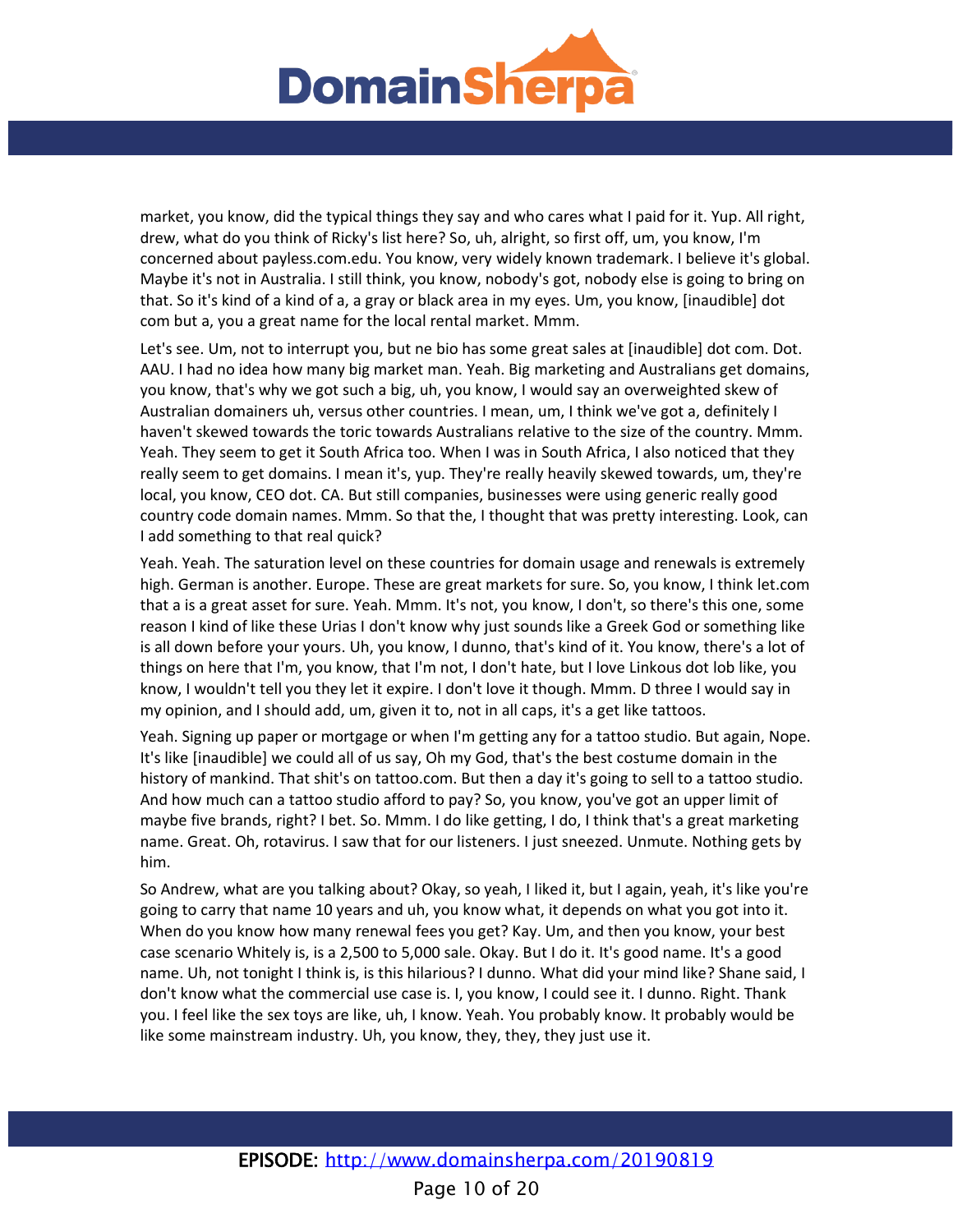

Some ad agency will come up with some really clever way to use that. There are, there are, that's probably my favorite just because, well SPNA like Shane said that that's probably the best liquid name here other than black.com. But not tonight. Like somebody, some ad agency is going to come up with a really [inaudible] it'll be like Domino's pizza or something or like, you know, it, you know, it could be like beyond me, you know, it's like they got a commercial and it's like the guy, you know, the guy rolls out his barbecue, he's about to cook some burgers and the wife says, not tonight and hands him a package better, you know, B, uh, I want rental fees, by the way, if you those [inaudible] commercial. Mmm. Uh, I, I think this is a really clever way to use that because it's just not lean enough. It's clean enough and yeah. Also also often not today, could be this could be the coronavirus campaign. Not tonight. I'm not dying tonight. You're not taking me tonight, uh, to be, you know, checking. It's like a check in every day. Check in, not tonight. Um, the,

what is the pirate bride movie? The um, the princess bride

princess. Brad's great movie and he's like,

I can always kill you tomorrow. Not tonight.

Yeah.

All right Joe. Joe, we need your professional opinion here. Ah,

so I, you know, I think drew kind of hit the nail on the head. You know, if I look at this portfolio, I think to myself initially, yeah, there's a couple of good names in here that could sell in a sweet spot, would be anywhere from five to 7,500, 5,000 bucks to 7,500 on a handful of these names. Um, I did like get inked. I felt that that was catchy. Mmm. I do agree with drew 100% that, you know, how many tattoo parlors out there can afford to spend 5,000 bucks on a domain name. We don't really know, but it's catchy. It's a good brand. So that was one that stuck out to me. Break kids was definitely ketchup, catchy as well. You know, like Shane said, um, I liked the word kids. I think kids is a very good word. So you put the two together, I think there's good opportunity there.

Right? Obviously it has a positive connotation, so that's a win there. No know. But these are all very brandable. Um, so I would tell the owner, you know, I think they have some good names here. I think, you know, if they were to list this portfolio, they should list them with buy it now pricing and make offer pages, uh, and just see what they can do. But um, yeah, let.com. Dot. AUI I think is sellable. Um, urea I think is a decent brand. Um, yeah, there's some decent ones in here for sure. SPNA like the gentleman, you know, like the guys mentioned video magic is, you know, kind of an older play on words, but there's still some search volume there. So there is some, you know, upside there potentially. Nothing is blowing my mind away here, but Oh, I think it's there. There's some decent names here. I would renew them and had landing pages on them. Okay. All right. The first name is what drew and I hear more often than not tonight. It depends. Depends.

All right Ricky, thank you for submitting your portfolio not only for yourself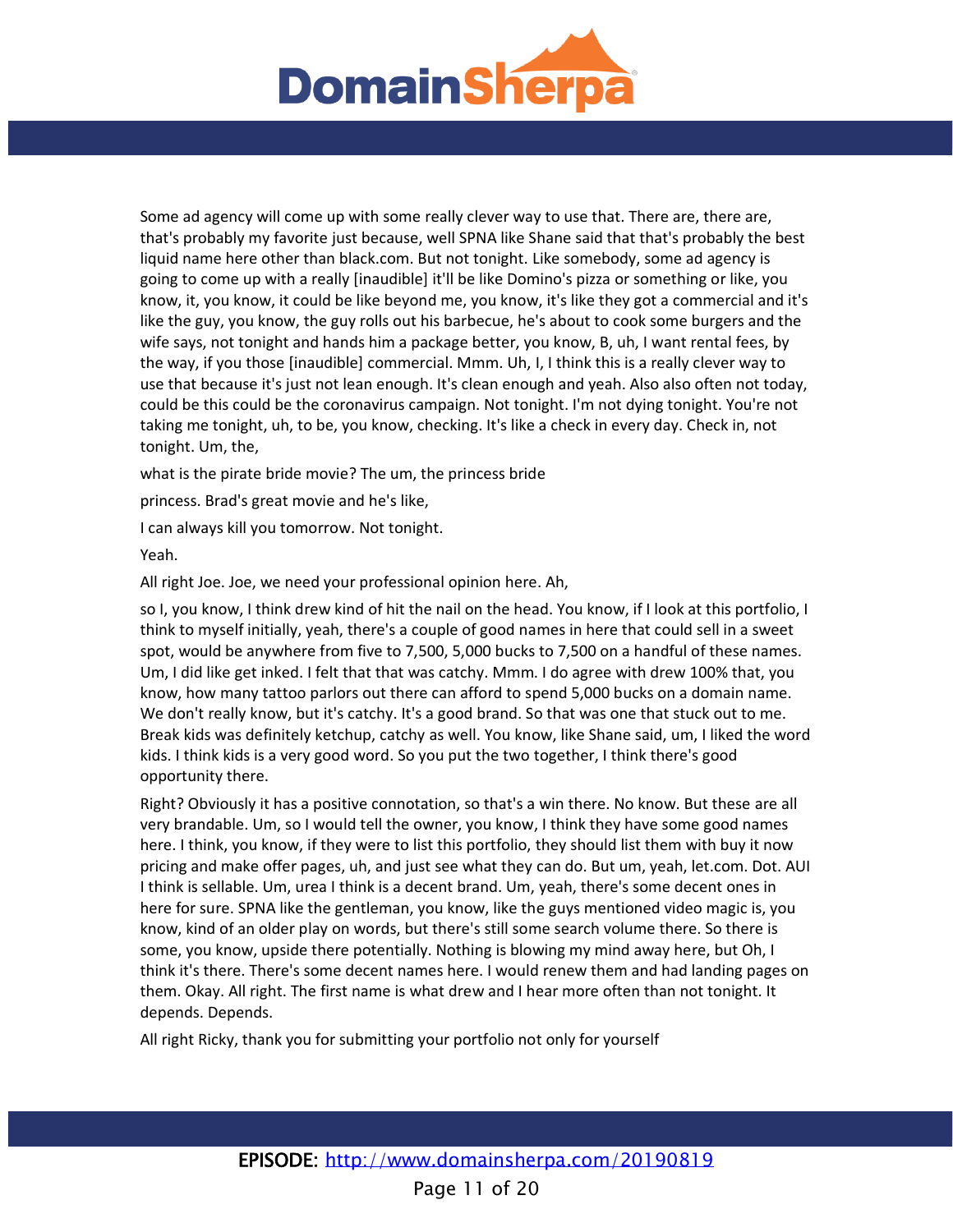

but for all of the Sherpa network to learn here. I hope the reviews been helpful to you and keep in touch. We'll see what happens. Mmm. And thank you very much for your donation to the Fred Hutch cancer research. That is such an important part. [inaudible] what everyone needs in as our health is always so you know, new, new things, old things, but got to have it, have it researched and make progress. So let's take a moment for our sponsors and then we'll jump into the next part.

EFTY was built by domain investors to increase your inquiries, sales and profit, forget spreadsheets and archive emails, manage your entire investment portfolio in one place using a secure and completely confidential. Learn more at efty.com, that's E F T Y .com.

So time for the name jet marketplace list. Thank you. To name jet for sponsoring us here. And we're reviewing domains heading to auction soon. If you like one of the names below, you need to click through pretty soon because once they go to auction, you can't watch them or bid on them anymore. Mmm. Drill. You are numero UNO. All right. Mmm. Okay. So, you know, really obvious one, loan rate.com I think we show old loan rates.com actually, uh, at some point, I'm sure. I think we actually sold custom rugs.com at some point too. Um, but, uh, I, I like, uh, I like loan rate.com is just, you know, very clear loan rates is a much better demand, but a loan rate is still a great name with clear commercial intent. Great. For an SCM campaign. It's great for an SEO campaign. It's just a, it's a good name, you know, it is what it says and it says what it means.

Custom rugs, you know, uh, probably a niche market, but probably very high dollar. So there's probably a little business there and people in the business would probably pay decent, a decent price. But again, you know, you're talking probably 10 15. Mmm. What else do I like on here? I like page one.com. I think that's, that's a great name. Page one.com is a, I'll, I'll, I'll be bidding on that. Like that's, that's just a cool name. I don't know if it's worth like tons, but it's, it's a cool name. Mmm. The downside of it is that you've gotta, you almost have to have both page number one and then page O N e.com. And that's 100%. Yeah. And I think the one, the Ona is really the better play here and you know, so probably I was looking at this list and I'm like, man, page one, that's a great name. And then, yeah. You know, and then when you type it out, yeah. I think, I think you're right. I agree.

You would pay for it on page one. Well, I'm going to bid for it, so I'm not going to really say that. Okay. Yeah. Money zone. Um, uh, I liked that one, you know, but again, you know, check your trademarks. Mmm. Electric blankets. That's probably the sleeper here. I've got quite a bit of experience in this space. Sleep space. Um, and uh, that's, that's it. That's a sleeper. That's a great name. Mmm. Uh, wealth exchange. It's a bunch of great names on here. You know, it's a wealth exchange science nation. You know, again, it all comes down to upside

versus downside. It's like, you know, you can get into science nation for a couple of hundred bucks. Uh, I think he's great. Great name to pick up. Mmm. You know, but it's not a name you want to pay two grand for. Um, wealth exchange. Kind of the same thing. It's like you can get that for a couple hundred bucks, 500 bucks max some day. You probably sell it for five, 10, 15. The names I don't like on here are like I chocolate, you know, everybody gets upset. Oh, that cops are seven figures. I talked to.com. That bad name. I wouldn't, I own it though. I'm certainly

Page 12 of 20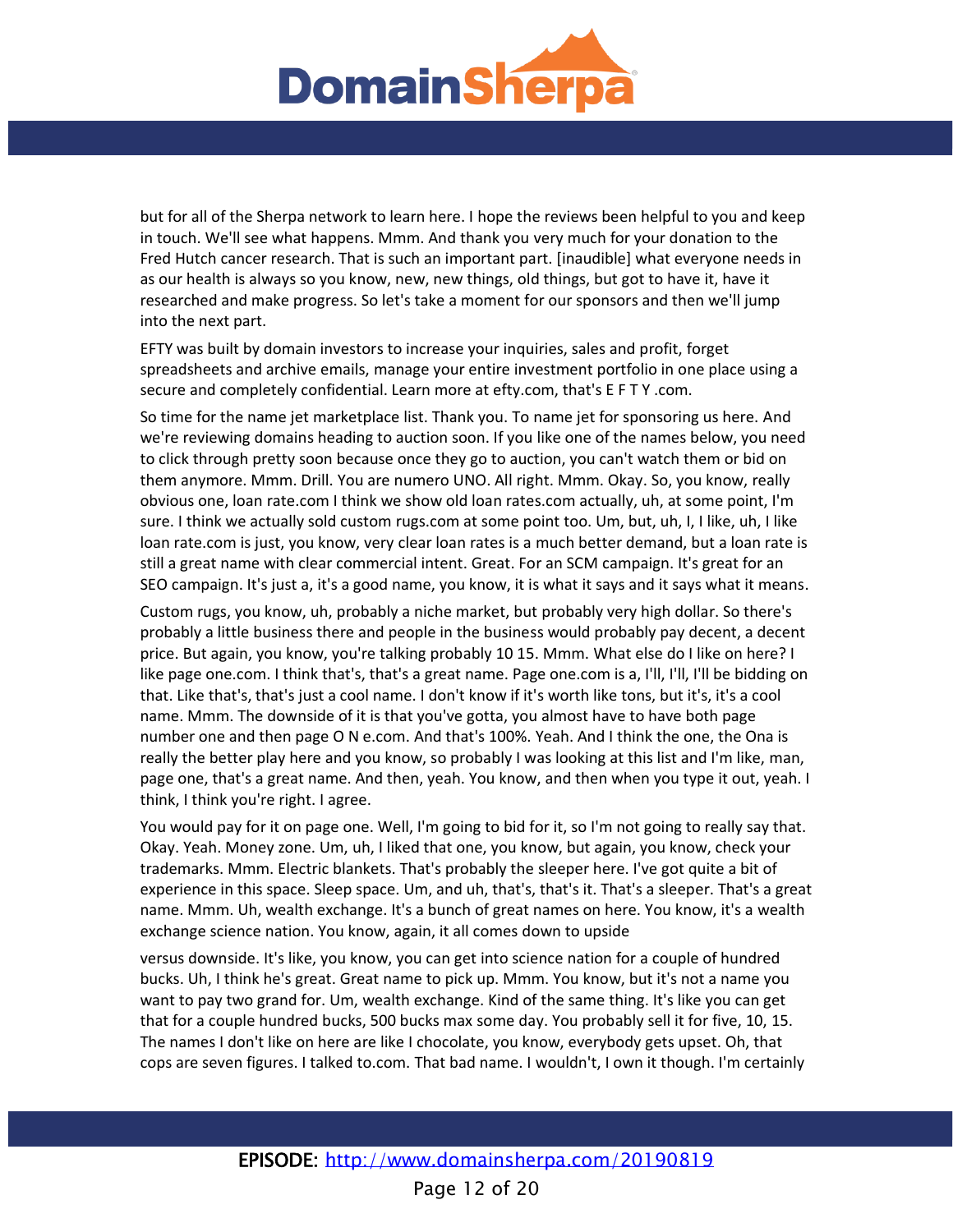

not going to let it expire. Uh, but, uh, I think, I dunno, I think there's a trend away from the light and the names. I think that there's, you know, I think, I just don't think it's a, you know, the chocolate space isn't a technological one, so I don't know that the I or the E would add anything to it.

I think it, yeah, exactly. My chocolate. Your chocolate, get chocolate tried chocolate. I think those are all better than [inaudible]. Okay. Good info. Thank you. Joe. You're up. Yeah. Um, you know, not to sound like drew, but I, I think this is a fairly decent portfolio. There are some definitely some decent names in here. Um, a couple of my favorites that stick out to me. Image lab, you know, I like anything with lab in it. I think labs is a very sellable term. Uh, and when I look at domain names in general, I look at what's sellable. You know, and, and you know, it sounds simple, but really you have to dig a little bit deeper. You have to find out how many, how much commercial appeal is really out there around the keyword. And then once you understand that, then you can find out how many people were going after it.

Is there an active market for it? And really that's when you can kind of set the tone for what these things will trade for. At least in my personal opinion. A custom rugs is a great domain. There's a lot of search volume around that term. Uh, it looks like, you know, and I vaguely remember some history on that domain too. I want to go through sort of the couple of years ago and then it was sold before that or what happened. But I definitely remember the name. It's been around a bunch. Uh, but it's a decent one. I think for somebody that is niche in that space, it can do very well with the custom rugs.com money zone is another good brandable domain, just like loan rate. Um, both of them are good brands when it comes to financial. We all know the financial space is very strong. There's no reason to think that that's going to get any weaker anytime soon. I mean, the markets in general are not doing so hot, but I think on all financial domains. Um, and then the last one I had on my list. Um, actually I did, I covered image labs. So yeah, those were the three custom rugs, money zone and image lab are my three. Thanks. Sure.

### Is there a,

it sounded like a, yeah, a dog. Um, I'm right there with a guy. So I do, I think that when I first looked at it, I thought these are product names. These are online store names with a [inaudible] Patrick blankets and bikini store and stage lights like you take, you take the S off of some of those and they're still, uh, you know, electric blanket is still not really a brand or at least not a great brand in my opinion. I think it's going to be selling electric blankets. And for me, with the Amazons of the world, that just becomes tougher and tougher and tougher to set up stores that cell other than, you know, one item I guess is the word to just sell electric blankets is a tough market. Uh, but it's, you know, it's, it's a nice name and electric blankets have, if you're going to look for a product, you want one that stays around forever and electric blanks has been around for 30 years.

I've had an electric blanket next to my bed since I was like five and I still have one. So, um, I thought image lab was my favorite loan rates the best, most likely because of affiliate programs and the ability to make money. But image lab, if I were forming a company image lab just to yeah, it sounds like it's been around forever. It sounds exactly what they do. Something with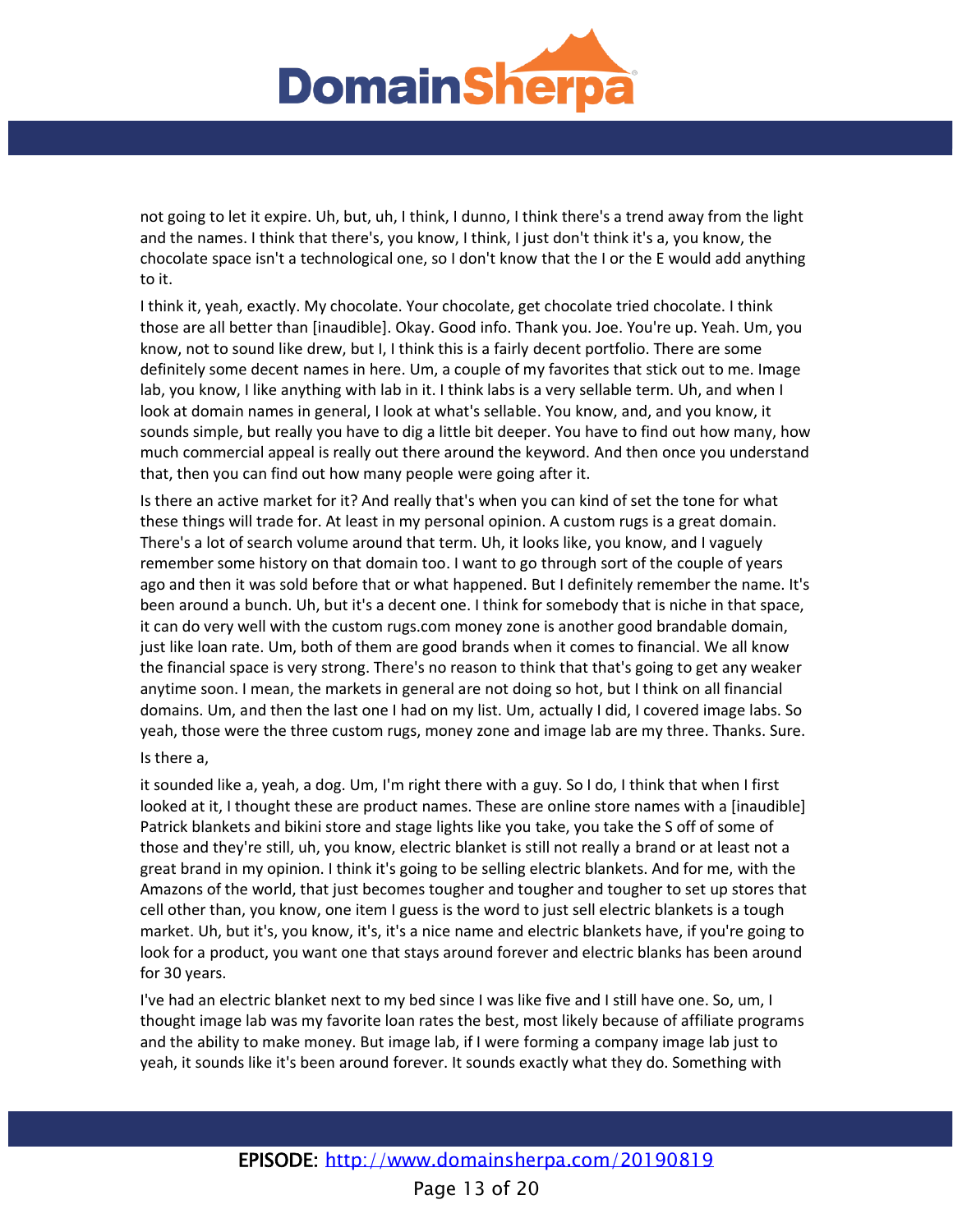

graphic design photos, image could be your social media image, your, your, your image over all. There's just so much with that name. To me it's by far my favorite name on the list. Um, web fails would have been a big one. 2007 we were showing guys tripping over trash cans. Falling into the water would have been a huge name. The, uh, I can has Cheezburger type, uh, domains, but that, and same with one one, one.

Dot. Info. I consider myself a numeric guy, but I don't know that the three number repeating dot infos are quite as hot as they were, uh, three or four years ago. But I, I think all these names, I'll go on a limb and say all of these names go for more than \$800. Every single name except for the last two go for \$800 or more at auction. Uh, some of that's easier. Obviously you know that they're going to have a bikini store, not the greatest name in the world, but I still think it goes for over a hundred dollars to the wholesale market is been strong. I mean, I don't know how often these guys are both participating auction, I imagine quite a bit, but I am constantly surprised what things are going for and how high I have to bid to get names. I know that they're worth more than they were two years ago, but I still, I just, there's always some different person bid me up on every single name to where I'm willing to go to every single auction. I go to even niche names. I think who in the LLC world would care about this name but me. But there's always somebody that does. So I think these do super well, uh, is, you know, overall, I don't really have much more to add besides that.

Thanks Shane. You guys all thank you all. You're the best. Um, this was a good show. So let's wrap it up. Thank you. To name Jett for sending over this list. And, uh,

how about one big question. I know we got to go, but how does, uh, how does the world economy and domains go together here? That's definitely a big question that we want to know. What drew thinks. Maybe Joe and I might have some opinions, but drew has that affected domain, not your individual, but do you notice a difference in what's coming in and out of your daily domaining life other than spending all your time looking at it? Don't, don't use your, but how about other people?

So, so here's some of the observations that I've made and then I'll follow that up with a few FOS that I have. But, um, I would say it's become increasingly difficult getting things across the finish line. Deals are dragging out a little bit longer than they were. Um, I would say there is a tangible sense of uncertainty in the markets. And I don't mean in the wholesale market. I mean in the end user marketing, the decision making framework. Um, but it's, it's very, it's selective. So I have some folks is not on the radar and I have some folks that they're obsessed over and they're there. It's definitely influencing their decision making framework. Mmm. Uh, what was it I just saw? I don't, I don't know. I just read an article today. I don't remember if it was in the domain world or if it was in the M and a world. Uh, but there was an act, a big, uh, an acquisition happening and a specific, this was the headline of the contract. This was the headline of the article was that, that the contract specifically outlined that, um,

they,

they specifically outlined that the Corona virus could not be used as an excuse to, you know, walk away from the deal. Um, I believe even if there was a force mature, a declared by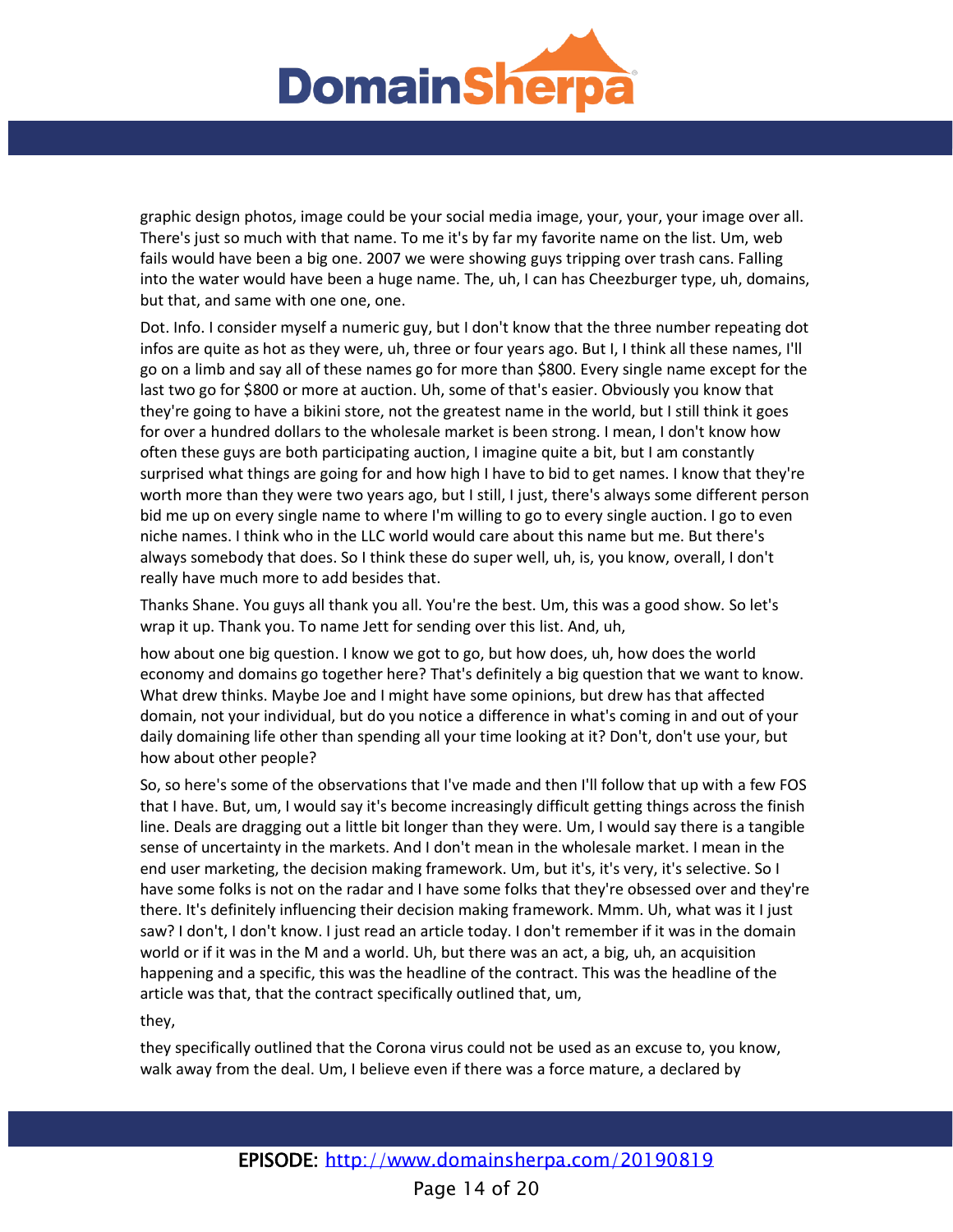

governments, which, which France has declared force majeure, which, um, it is very alarming from an economic perspective because what, what that does [inaudible] they basically said any small and medium sized business. And I believe it applies to individuals as well, but I'm not at certain about that. But I do know for a fact that applies to medium and small businesses and by the government declaring the forest majority allows any smaller medium size business to get out of any contract that they're in, gauged [inaudible] and obliged to, uh, for any reason, uh, w not for any reason, but, but simply by declaring, enforce majority,

we're out there. You're saying I can get out of my gym membership.

Yes, absolutely. That's exactly what I'm talking about. So, so let's say you've got a supplier contract, you've got a sales contract, you know, you've got it, you know, uh, you know, a con, a contractor that you're, you know, you've got on contract, whatever it is, uh, whatever contract it is, any contract, um, you now have in France, the ability to get out of that contract, uh, simply as a result of unforeseen circumstances outside of your control, known as a force majority. So,

and are usually, I mean, it's, I think Latin and it means mature, major, huge force problem. And, um, and this is normally reserved for like earthquakes and yeah,

exactly. Actually, God, lots of God. Things that are outside the control of any particular person or population.

# So the entire country of France

as an active force majority. Okay. Yeah. So, you know, I would say, um, the chances that that'll be the only country that does that are very low. So I think that'll have, you know, some pretty significant consequences. I think there's a lot of unknowns. Uh, you know, those are kind of the things that I've observed so far is just, yeah, we're starting to see some lagging deals or being dragged out a little bit. We had a couple of deals that I thought were 100% and the clothes didn't. Um, and whether or not that was directly attributed to this, I don't know, but I would imagine there were some uncertainty that drifted in that, that contributed to it. Um, but, uh, my, you know, my thoughts are that, um, we are gonna face, you know, pretty severe downturn economically. Mmm. You know, this is a really complicated situation that we're in.

It's unprecedented. Mmm. Simply because we've got probably the greatest stimulus package on it, you know, in human history, heat up and ready to go, uh, from central banks and governments around the world. If I had to guess, if I was a fly on the wall in, in federal government, particularly financial branches of federal governments around the world and central bank meetings, I'm in fed meetings, you know, I would guess there is cow bell ringing and dancing going on. They are, you know, they couldn't be happier about the Corona virus because it literally saved their butts. I think that the economy was already, uh, you know, I think it was, I just read a great district today. I think it was 476 out of the S and P 500 companies. Um, the average growth rate was going to be 0.6%. Uh, so in, in the first quarter, uh, of, uh, of 2020 and so we were in a recession.

We were basically in a recession already. We were headed bye. All expert opinions. We were headed towards a recession. So I think this actually saved the buds. Oh, central bankers, uh, governments and, uh, and, and, and, and, you know, bad leadership at a lot of companies,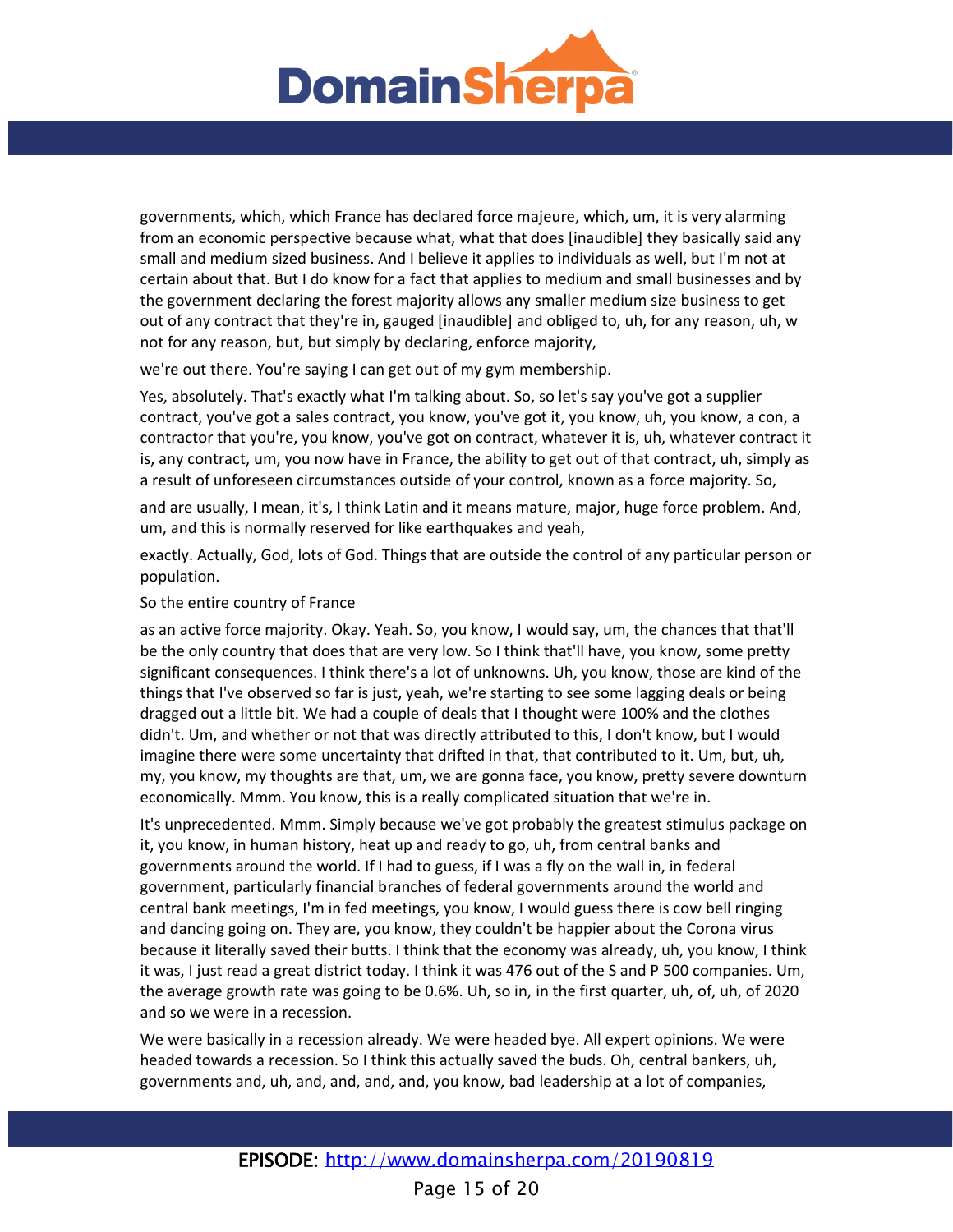

Mmm. That are really zombies. They know they've got untenable debt and slow growing or a negative growth, uh, earnings. And I think that this stimulus package, it's going to come down the pipeline. Um, well, I don't think that will have any effect whatsoever. Styling the chaos of the results from this virus. It may [inaudible] further inflate, uh, certain bubbles. And I think that there will be certain pockets inequities that will be unnaturally, uh, further inflated. I think that we're going to see, uh, you know, probably some further inflation in pockets of real estate. You're going to see further inflation and a bunch of different asset classes that they really don't deserve any further inflation.

But, um, I think as it pertains to domain names, I think, uh, Richard Louv made a comment the other day, I don't remember on which blog, but you know, you said, look, I think domain names fall into the stay home, Mmm. Businesses and asset classes that, that will benefit from this. And I think I agree with that. I think that in the short to mid term, uh, you know, I think we got maybe another three, four weeks of, of, you know, call it business as usual, sort of [inaudible] slowly digesting the news as it comes out. And then I think we are going to see significant, yeah, we're going to air this a week from now. Yeah. So, so it might be two to three weeks from now from that point. And then I think, um, I think that we will come to a significant halt, um, worldwide as, as, as everybody sort of pivots into, uh, chaos.

And, um, well I was a chaos crisis management. They're going to be, countries are going to pivot into crisis management. When I say countries, I mean, yeah, we're talking about business leadership, government, Madison, you know, everybody's going to be reacting, uh, and not looking at how do I grow my business? They're going to be looking at yeah. Or their business. Okay. Yeah. And so I think that's going to just kind of put demand, not just in domain, but I think that that is going to put demand across the board on hold. Mmm. Probably for 60 night, probably probably 90 days at least. Probably nine days at least. And then we'll see. You know, if I'm being honest with what I believe, I think it's going to be materially longer than that. But I think to say that it will bring things to all for a period of nine days is a probably a pretty a conservative and realistic estimation, I would guess.

Who am I? Um, and then I think Richard's right. I think the domain names, uh, this will expedite the wave of, Oh, you know, already a fast moving wave of digitalization. More businesses go digital, more people start working from home that leads to more people starting their own businesses or side hustles, uh, which is going to ultimately benefit domains. And it may be a bottom up approach, which leads to what Joe was saying, which is, you know, I think two, two word dotcoms I think, you know, the cream of the crop, which is what I've been most bullish on. Uh, and I continue to be extremely bullish on, but I think that's gonna uh, so silence for a little while. There's going to be pockets, there's going to be, you know, projects that were already in the pipeline, businesses that are already funded that me to upgrade the domain or get a domain.

And that will just happen as a result anyways. But I think, um, go the go forward in, in, in venture funding and all of that stuff. I think that will slow down and I think that will have an impact on the short to mid term. Um, domain market, particularly at the high end, definitely at the low end. I think that sort of mid level, Mmm 2,500 to \$25,000 market will do well. I think it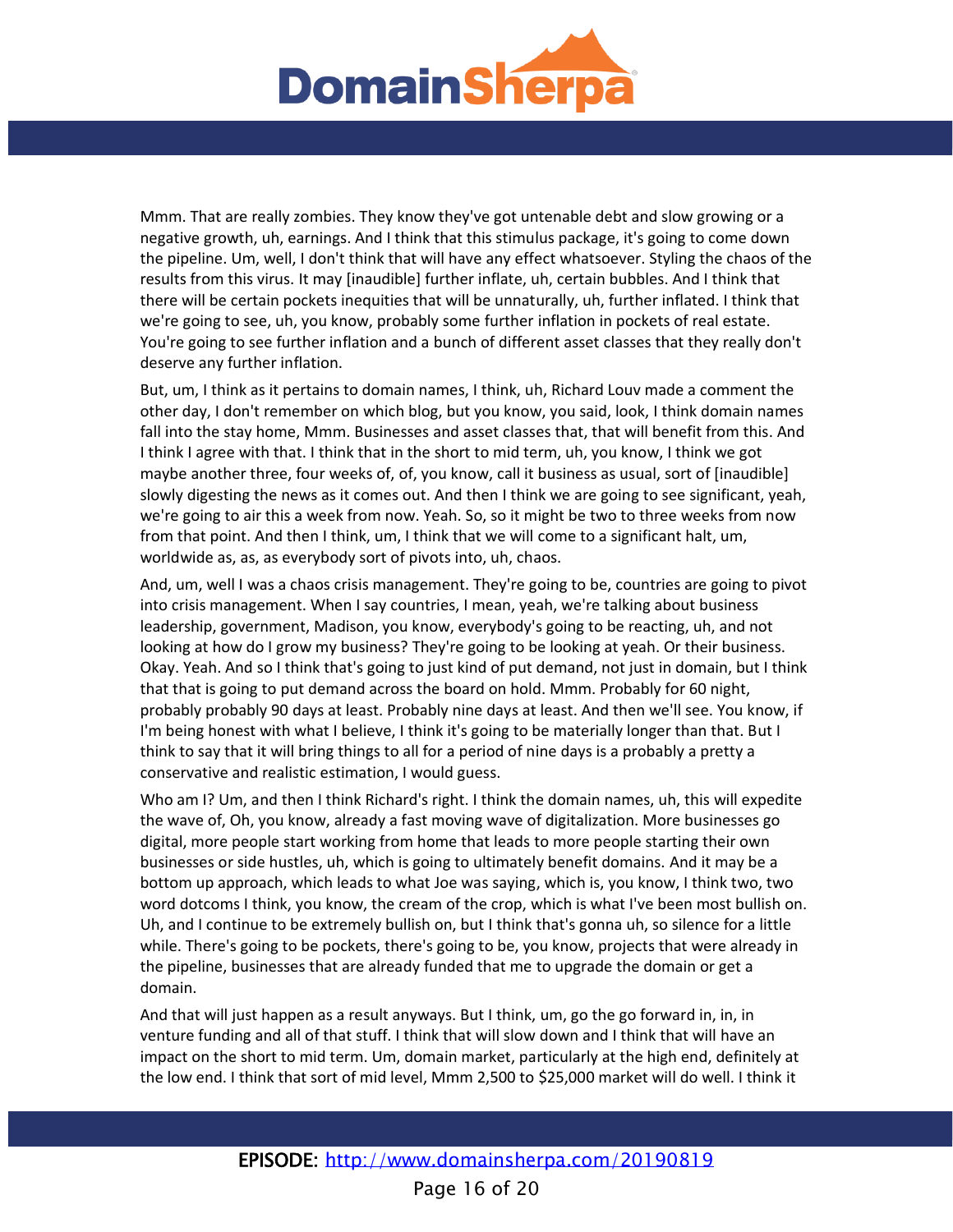

might even thrive through this, um, taking into consideration or maybe just, you know, uh, global universal, just sort of pause for a minute. But I do think that market will do better than most. Uh, and I think that on the backside of this, as we get to the other end of the tunnel, I think domains are going to do extremely well simply because they will benefit from all of this sort of macro factors that this will, uh, sort of re re re prioritize. Mmm. So I think, uh, yeah,

I think I'm going to do super well because I think people are going to stay home and garden because it's going to be one of the few things that makes them feel good. And I think, I honestly think that me selling plants have probably be our best year ever because you're not going to travel.

You guys stay on what is in focus on her herbs and vegetables. And I just spent, you know, look, I'm over, I'm probably overreacting. I'm definitely in the one for the 1% of, you know, we're preparing for, for this on a dead end. Uh, but I spent about \$2,000 on garden supplies this weekend. Yeah. I went out, I bought 10 bag get can, huge fucking bags of black earth. I bought, you know, four raised bed garden things I bought all Kai. But you know, probably a hundred different things of heirloom organic seeds. I've got, you know,

you name it man. I got, I got a place between the garden and sauna. I'm going to be killing it. I mean it's, it's actually, yeah, I'll have to, I'll sell \$5 tickets just to come in and shop like a, like a museum. I think again, there's, there's, again, I don't want anybody to get hurt. I don't want anybody to die. But we need things like this to put us all in check on what's important and, and how, you know, just washing our hands. I know that sounds silly, but my gosh, you see people walking into things and [inaudible] you know, just never washing their hands when they go do things that should be a simple part of life. And that's all that comes from this that everybody figures out they're supposed to sing happy birthday twice in wash their hands. Then this is a positive. Um, we just need to be better. The face mask and all that crazy stuff. I don't know about that, but I know just we all need a gut check every once in a while and on how many, you don't realize how many hands you shake, how many people you see, how many hugs you give, how many kisses. Um, you can't eat. Pardon me? How many things you touch. Yeah.

Bigger perspective. Not only is there, you know, hygiene that we overlook, but there are also a lot of things in business that we overlook or we're going to get around to and this is an opportunity time to start thinking if there are 90 days of quiet, that's a great time. What is there that I haven't gotten around [inaudible] working on? Oh, you know, we're talking about Jason and his health. We're talking about, okay, business, organizational structure, everything, you know, this is a good opportunity to reflect and grow.

Yeah, get healthy,

got the good out of it, and hopefully that's it.

The people, you know, it's, it's not just, and I hate these word picking off, but you know, the disease in general, whether it's a COVID or whatever, the less healthy you are, the more likely that you're going to get all these problems. So another gut check is to, Hey, try and get healthy, maybe eat a little better exercise a little more so that you can, there's going to be another coven 19 there's going to be another something. There's going to be, it's going to continue. Um, we're,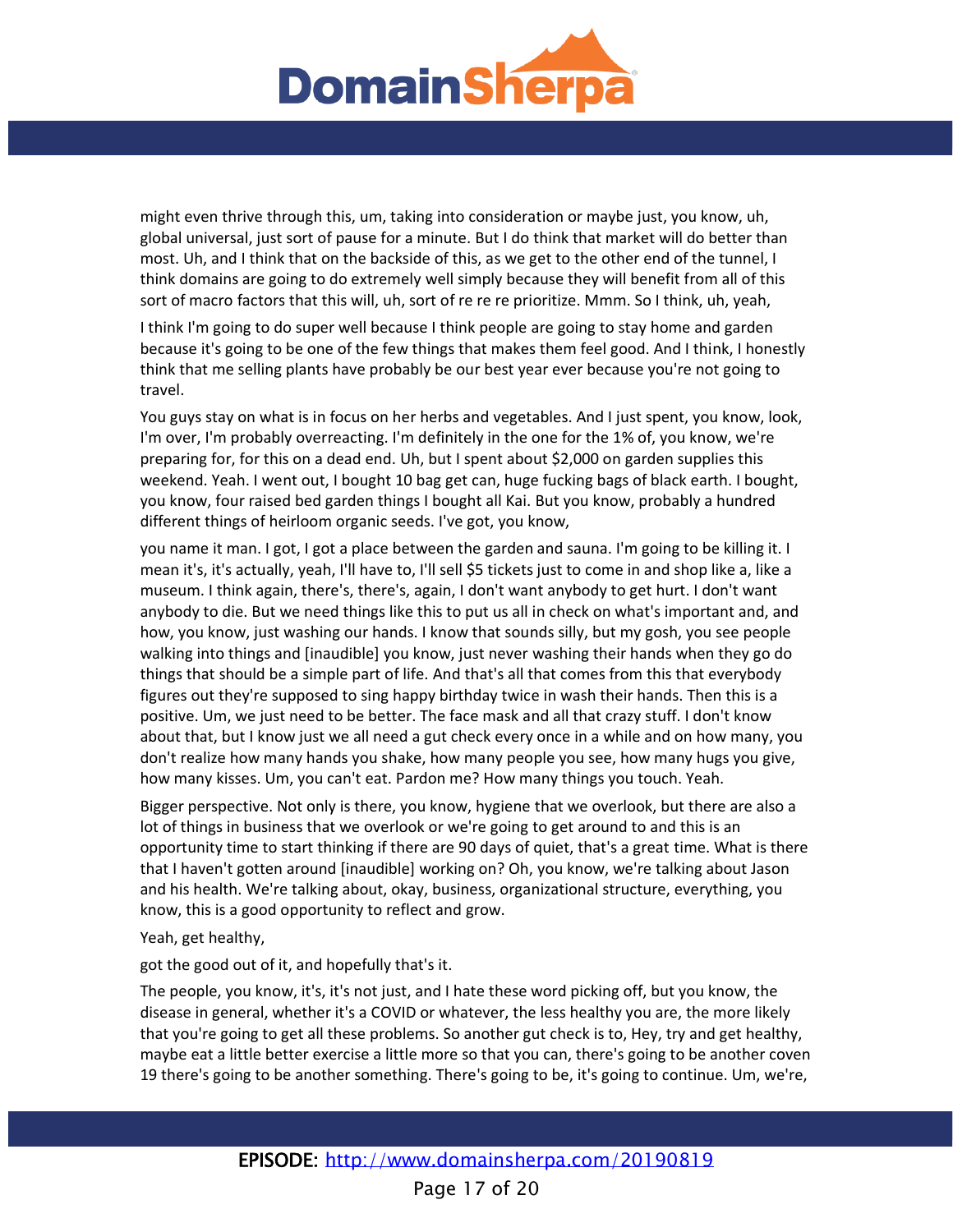

we're too broad of a world now. We traveled too much. There's, it's too easy to go see drew for the weekend. Um, yep. And so that's just going to be a, this is our future, so we're just going to have to deal with it. And um, it's not to take it lightly, but it's to, we're going to have to adapt.

And so I [inaudible] there's going to be a period of time where everything drew says we're going to be home more or we're going to have to communicate in this. That's why zoom is the stock's doing well, but the reality is things will get back to more normal, but it will never be normal. Like it was six months ago. We're going to be more cognitive, all these things. So, um, I'm hoping people get in touch with their gardens in their plants and their oxygen and then come back. So I hope it spikes. And then I hope it continues personally. Give me more money to buy more domains and continue the other side hustle that a we, that most of us do.

Shane, thank you for bringing that question more to the surface and making sure we really

got in depth. I think drew Eric is really valuable. What do you want to say? Yeah, I just, I wanted to actually take it up one notch. Um, uh, you know, we have, we have a unique team. I mean the options in that, you know, we're, we're a small team. We are 100% distributed. We don't have any central office. Everybody's working from home or from a coworker. Mmm. And, uh, you know, from a business perspective, we're very well insulated from this, uh, from the effects of, of the fallout. You know, as long as there's demand, we'll be there to, to, to service it. Um, but I do think that, you know, [inaudible] um, you know, in general across the board, I think that, you know, uncertainty is, is it's hard mate. The uncertainty is a cancer and he eats at people. And so, you know, I think that one of the things, you know, we had our team meeting yesterday, uh, Monday as we always do, or most of the time.

Um, and, uh, you know, we had a conversation about this and we're talking about contingency planning. We've talked about, you know, what happens if any of us get infected, know it's as you said, Shane, you know it and this is a good thing. It just does vetch, gut check. And, and we said, all right, let's, let's use this as an opportunity. Let's figure out, you know, what are all our recurring costs [inaudible] and how, you know, what are the, where can we cut costs, uh, what we're, you know, where are we, where, where, where do we have back to trim? And I think this is a great opportunity for all businesses. Um, you know, but we're talking about the domain business and I think it's a great place, a great opportunity for all businesses and domain investors don't say, where, where do I have fat to trim?

And you know, that means look at your portfolio. W where do you have renewals? That's probably the first place you should look. Where are you out names that you're renewing? You probably shouldn't. Uh, where do you have, you know, uh, services that you're paying for on a monthly basis that you're not really using? Where do you have, you know, or do you have a subscription that you probably downgrade to the, to the one tier last, you know, w it's, it sounds like small stuff, but saving 10 bucks on each of those adds up. And when you take that, extrapolate that out for 12 months, you say, you know, 10 bucks on 10 services over 12 months, that's \$1,200. And, um, so, Mmm. You know, and we're talking to, you know, we're really, really finite numbers there, right? And so, um, I think that's a great opportunity.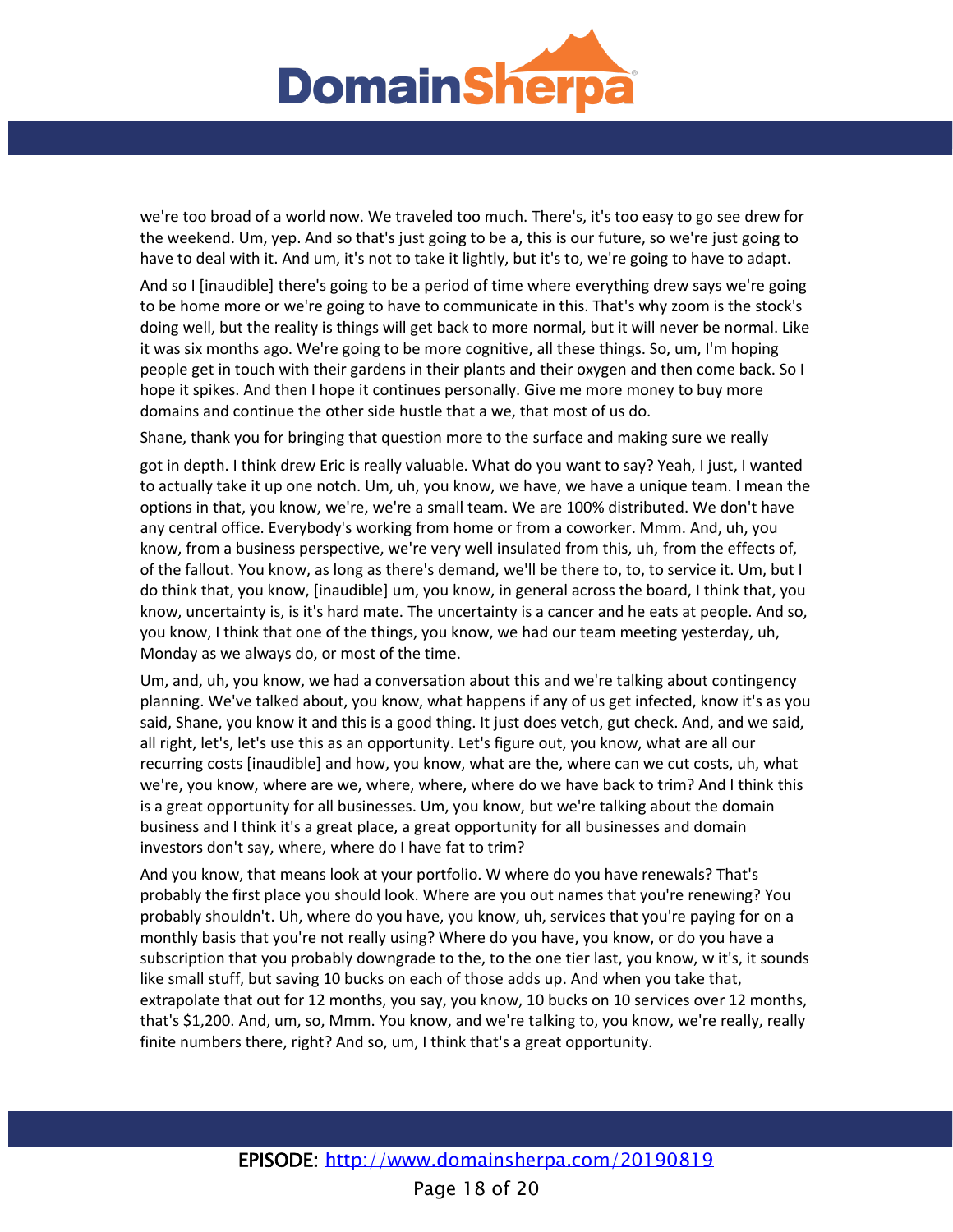

I think more importantly though on the subject of uncertainty is simply Mmm. Letting your employees know, um, and the contractors, letting smaller businesses that you work with, let them know where you stand. Let them know what your thinking. What is your approach to this. Uh, if, if things get really bad, how long are you going to pay their salaries? Um, how long can people count on being able to, um, you know, have an income coming in and the, um, has there, you know, how does this affect their health care? How does this affect, you know, paid time off, paid leave, unpaid leave, sick leave, you know, addressing all of these concerns I think is just, I think it's our responsibility as, as, as business leaders. And I think that it's critical to addressing Mmm. What I think is the biggest problem of all of this.

And that is uncertainty and a lack of trust. And so I think that unfortunately, leadership across the world, he's doing a very poor job of that. Um, and I mean business and governments, I think Singapore, Singapore and um, you're to a lesser extent Hong Kong. Um, uh, certainly Taiwan as well as I've done great jobs of being transparent would their information with what the plan is and Mmm. I think that they've set a great example that very few other countries are following. I think there's even less businesses out there that are setting a great example. Um, but I saw Coinbase, uh, has basically open source there. Mmm. Call it an emergency plan or contingency plan. Um, and they've created this sort of three stage approach to it and said, okay, here's exactly how we're going to define stage one, which this is something I was actually working with my kids' school to try and do is say, I think it's important that we define what are the triggers for certain actions.

Like when are you going to close the school? Is it cause there's, you know, one kid already infected in school, or is it that there's a hundred people infected in the city? Or is it, you know, what are the triggers? And I think that the, I think just a finding all of these things, eliminating the uncertainty is the single most important thing that anybody in a position of power should. Um, so I don't know [inaudible] I had a hard time thinking about this over the weekend about how to address it. Um, Virginia, I was going to write an email to everybody and say, here's my thoughts, here's the contingency plan. And then I decided that we should just talk about it. And we did it at the meeting. And I'm not saying I did a great job. Uh, but I think that just having the conversation, starting that conversation now when people aren't freaking out, um, and maybe before people are forced to work from home or before [inaudible] forced to take unpaid sick leave.

You know, I think addressing those things is really, really important. And I would encourage anybody that's listening to this that has a business that other people rely on them for. Uh, there a livelihood. I think it's critical to have that conversation. And I think it's important to just try and cover as many of those uncertainties, um, that people have in their minds as possible and just be about it and transparent and say, you know, this is, this is what we can do is what we can afford to do. This is what we're committed to do. This is what we don't know yet. This is, these are the things that we haven't decided on, but these are things we have. Um, but I think having a transparent conversation about this is, is really important. All right. So on that note [inaudible]

all right. Thank you. Um, on that note, I think we're going to sign off. Um, this was an excellent, um, session I think for every business owner and for employees too, to realize they can ask and